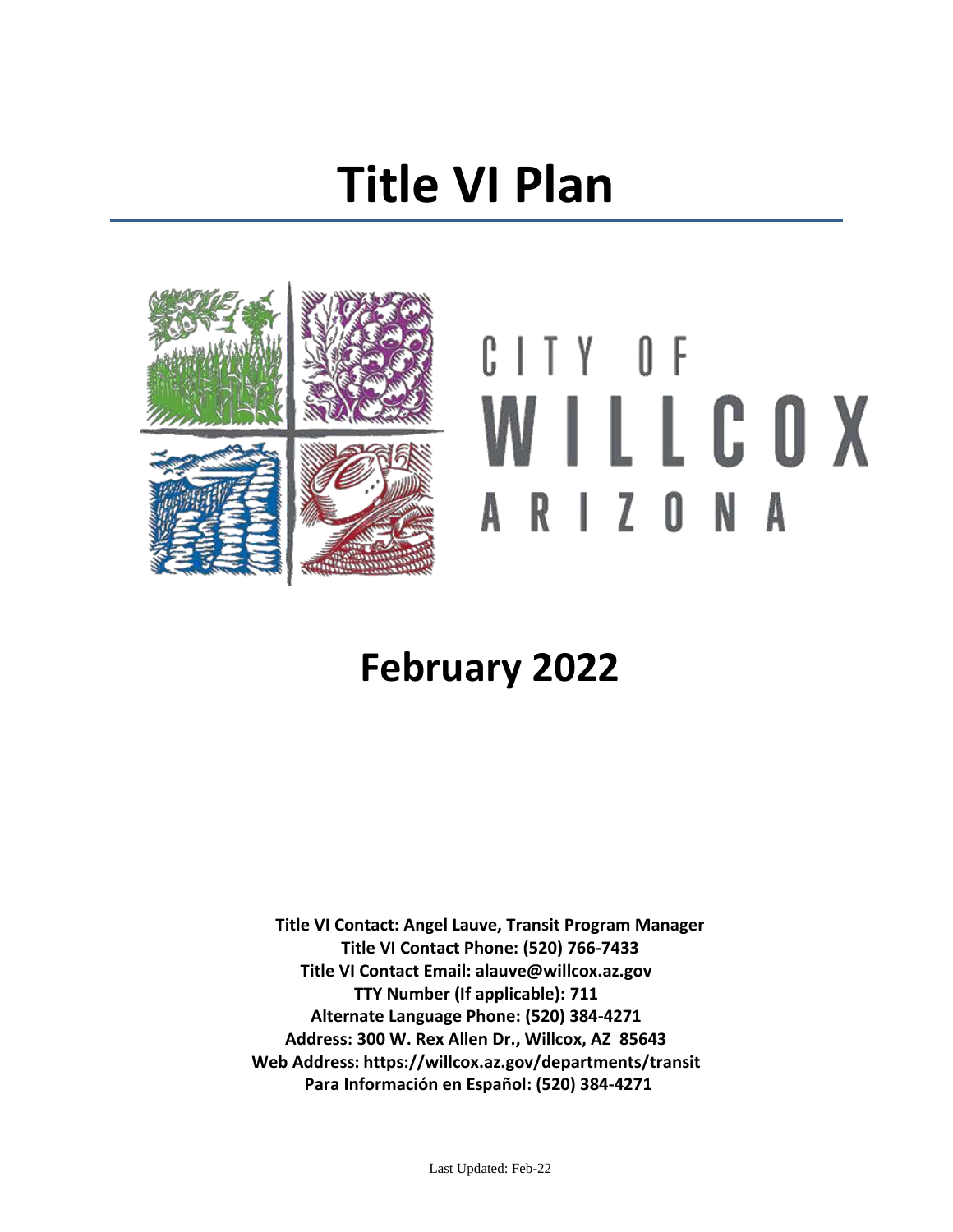### <span id="page-1-0"></span>**Title VI Plan Table of Contents**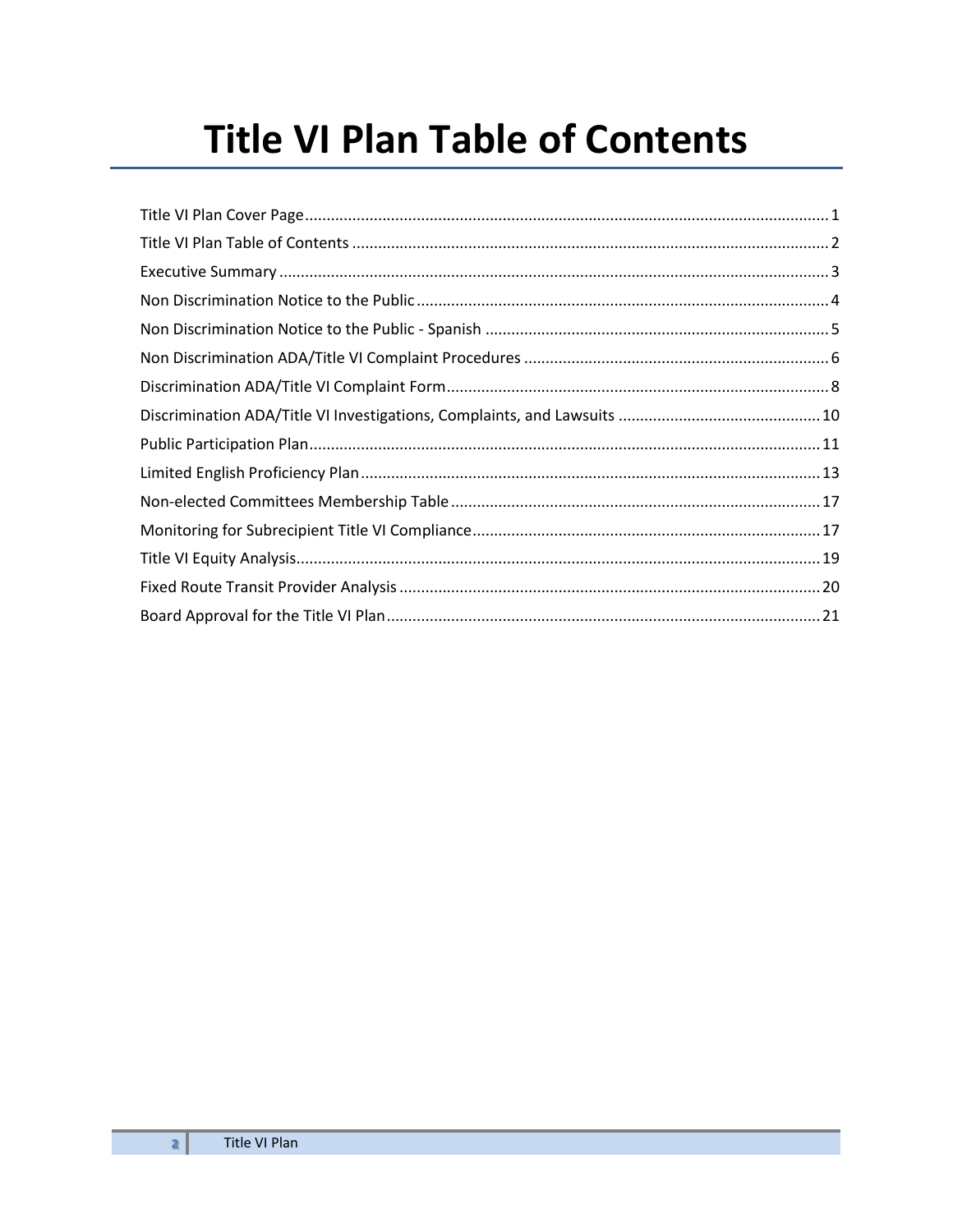### **Executive Summary**

<span id="page-2-0"></span>Incorporated in 1915, the City of Willcox is a municipal government agency that provides essential public services to the community of Willcox.

Willcox is located in northern Cochise County in the Sulphur Springs Valley. Interstate 10 intersects the City with three exits. The city is surrounded by Arizona's most prominent mountain ranges. Four of Arizona's five largest mountains are located within a 65 mile radius. A very large dry lakebed, the Willcox Playa, is located 5 miles south of the City. It is the remnant of the Ice Age-era Lake Cochise. Scores of birds including Sandhill Cranes winter in the area.

Originally known as ´Maley", Willcox was founded in 1880 as a whistle-stop on the Southern Pacific Railroad. It was later renamed in honor of General Orlando B. Willcox who arrived on the first train in 1880. Willcox has maintained its rural lifestyle through a strong agricultural and ranching economy. Willcox is the birthplace of Rex Allen, who wrote and recorded many songs and was known as "The Arizona Cowboy."

The City of Willcox's mission is to provide a healthy, positive environment for living, education, and employment; supply safe, pure water, dependable sewer and natural gas, quality fire and police protection, well maintained streets, refuse collection, recreational facilities and other citizen requested services in an economical and professional manner.

In 2020, the City of Willcox was a first time FTA Section 5311 applicant. The City began service in October 2021, with Demand Response (Dial-a-Ride) service to the City of Willcox and the surrounding communities of Sunsites/Pearce/Kansas Settlement, Bowie/San Simon, and Winchester Heights. The service operates in response to calls from passengers or their agents to a transit dispatcher, who then dispatches a vehicle to pick up the passengers and transport them to their destinations. The vehicle will operate Monday to Friday from 7:30 am to 4:30 pm. Advanced reservation trips made the business day before would receive priority over same day requests.

#### **What type of program fund(s) did you apply for?**

 $\square$  5310

- ☒ 5311
- $\Box$  Other (please explain)

#### **Type of Funding Requests? (Check all that apply)**

- $<sup>2</sup>$  Vehicle Funds</sup>
- $\boxtimes$  Operating Funds
- $\Box$  Other (please explain)

#### **Is your agency receiving direct funds from FTA?**

 $\Box$ If yes, please attach a copy of your FTA letter of approval of Title VI Plan.  $\boxtimes$ No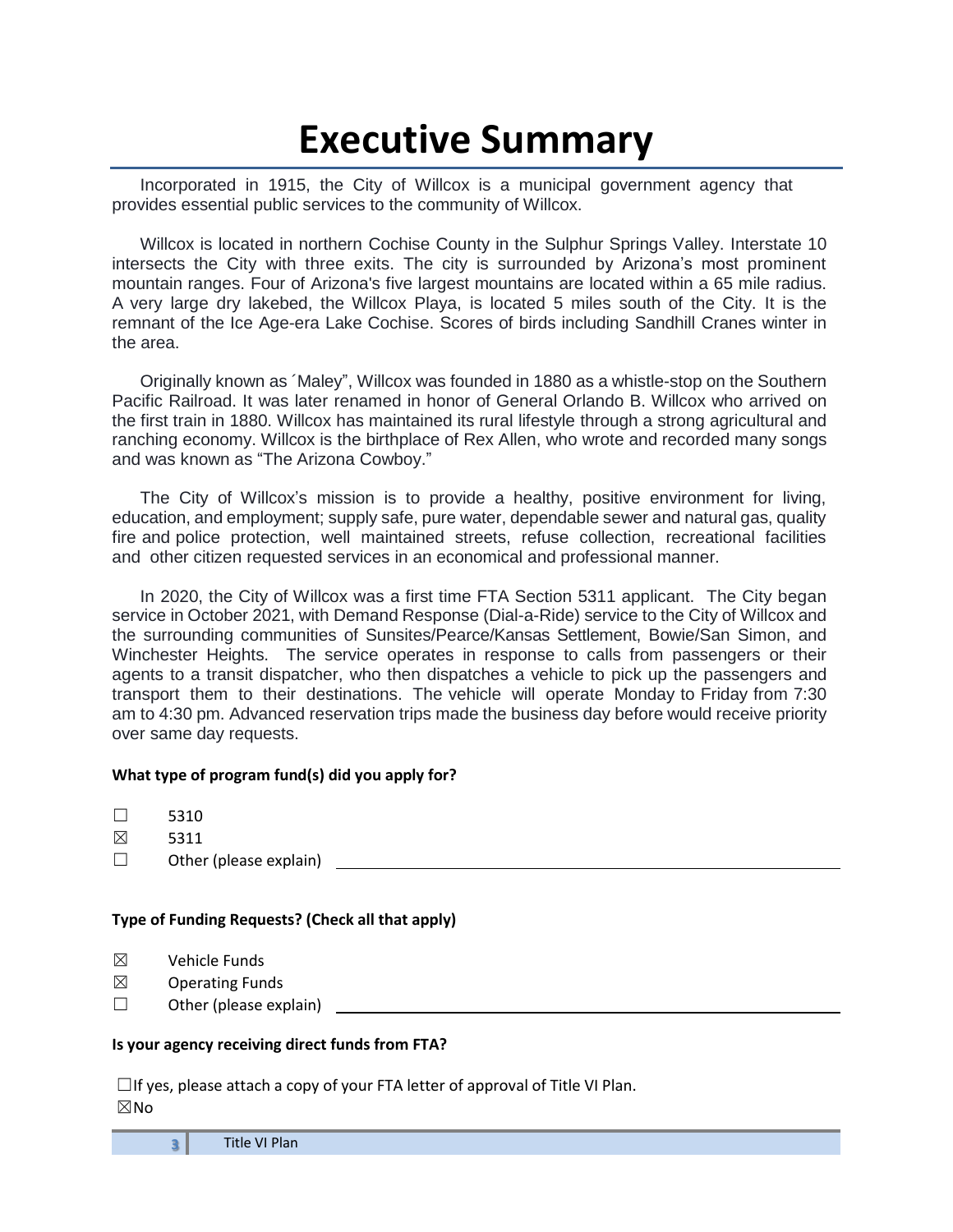### <span id="page-3-0"></span>**Non-Discrimination Notice to the Public**

### **Notifying the Public of Rights Under Title VI and ADA City of Willcox**

**City of Willcox** operates its programs and services without regard to race, color, national origin or disability in accordance with Title VI of the Civil Rights Act of 1964, Section 504 of the Rehabilitation Act of 1973, and the Americans with Disabilities Act of 1990 (ADA). Any person who believes she or he has been aggrieved by any unlawful discriminatory practice under Title VI may file a complaint with the **City of Willcox**.

For more information on the **City of Willcox**'s civil rights program, and the procedures to file a complaint, contact **Angel Lauve, Transit Program Manager**, **(520) 766-7433**, **(TTY 711**); **email alauve@willcox.az.gov**; or visit our administrative office at **300 W. Rex Allen Dr., Willcox, AZ 85643**. For more information, visit **https://willcox.az.gov/departments/transit.** 

Complaints may be filed directly with the Arizona Department of Transportation **(ADOT) Civil**  Rights Office. ATTN: Title VI Program Coordinator 206 S. 17<sup>TH</sup> Ave MD 155A RM: 183 Phoenix AZ, 85007 or with the Federal Transit Administration **(FTA).** ATTN: Title VI Program Coordinator, 1200 New Jersey Ave., SE Washington DC 20590

If information is needed in another language, contact City Hall Front Desk **(520) 384-4271**. \*Para información en Español llame: **(520) 384-4271**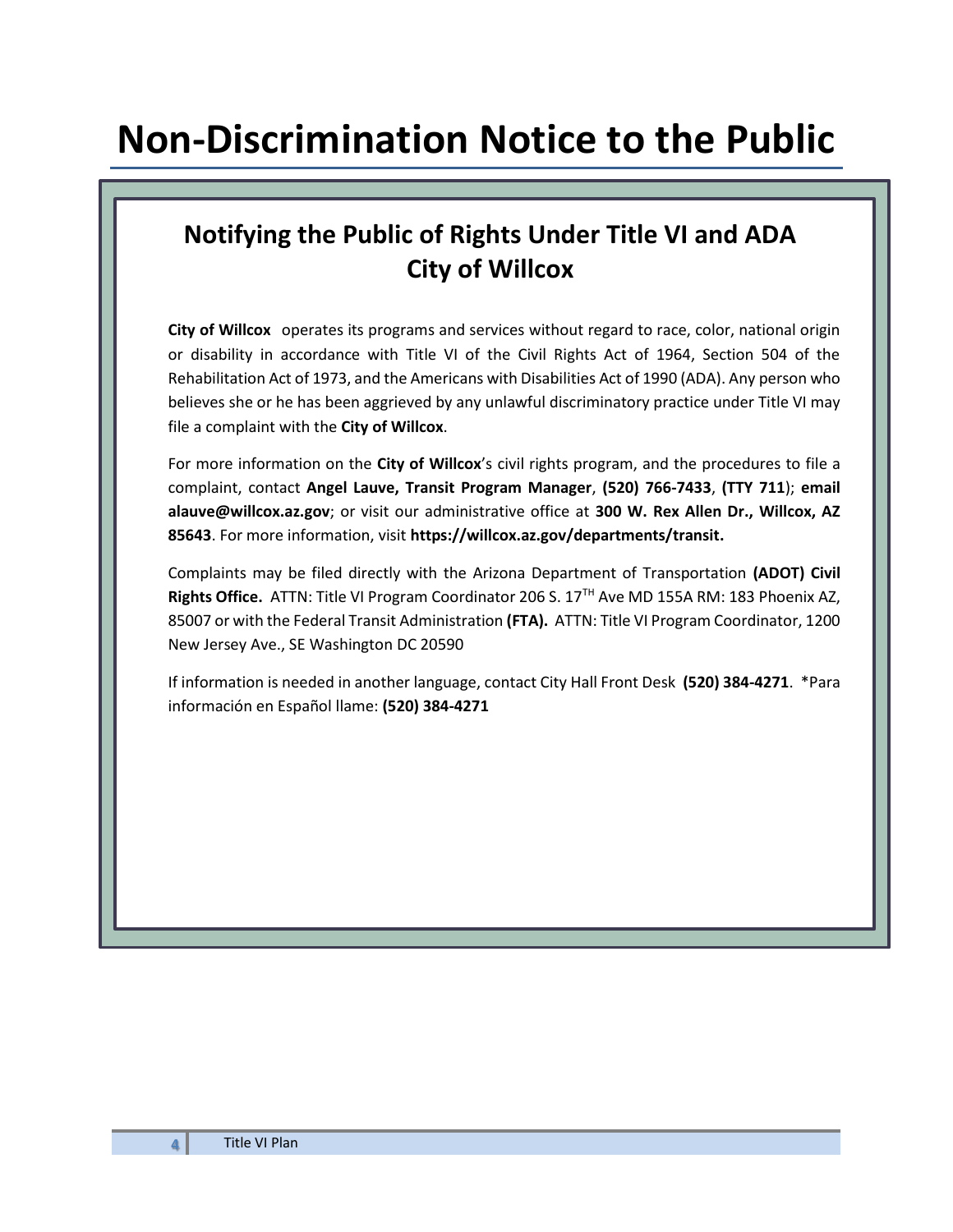### <span id="page-4-0"></span>**Non Discrimination Notice to the Public - Spanish**

### **Aviso Público Sobre los Derechos Bajo el Título VI Y ADA City of Willcox**

**City of Willcox** *(y sus subcontratistas, si cualquiera)* asegura cumplir con el Título VI de la Ley de los Derechos Civiles de 1964, Sección 504 de la Ley de Rehabilitación de 1973 y La Ley de ciudadanos Americanos con Discapacidades de 1990 (ADA). El nivel y la calidad de servicios de transporte serán proveídos sin consideración a su raza, color, país de origen, o discapacidad.

Para obtener más información sobre el programa de Derechos Civiles de **City of Willcox**, y los procedimientos para presentar una queja, contacte **Angel Lauve, Transit Program Manager (520) 766- 7433**, (**TTY 711**); o visite nuestra oficina administrativa en **300 W. Rex Allen Dr., Willcox, AZ 85643**. Para obtener más información, visite **https://willcox.az.gov/departments/transit**

Una queja puede ser presentada con la oficina de Derechos Civiles del Departamento de Transporte de Arizona **(ADOT)**. Atención: Title VI Program Manager, 206 S. 17th Ave MD 155A Phoenix AZ, 85007 o con la Administración Federal de Transporte **(FTA)**. Atención: Title VI Coordinator, 1200 New Jersey Ave., SE Washington DC 20590

The above notice is posted in the following locations: **City Hall, Fire Department, Public Works, and City Library**

This notice is posted online at **https://willcox.az.gov/departments/transit**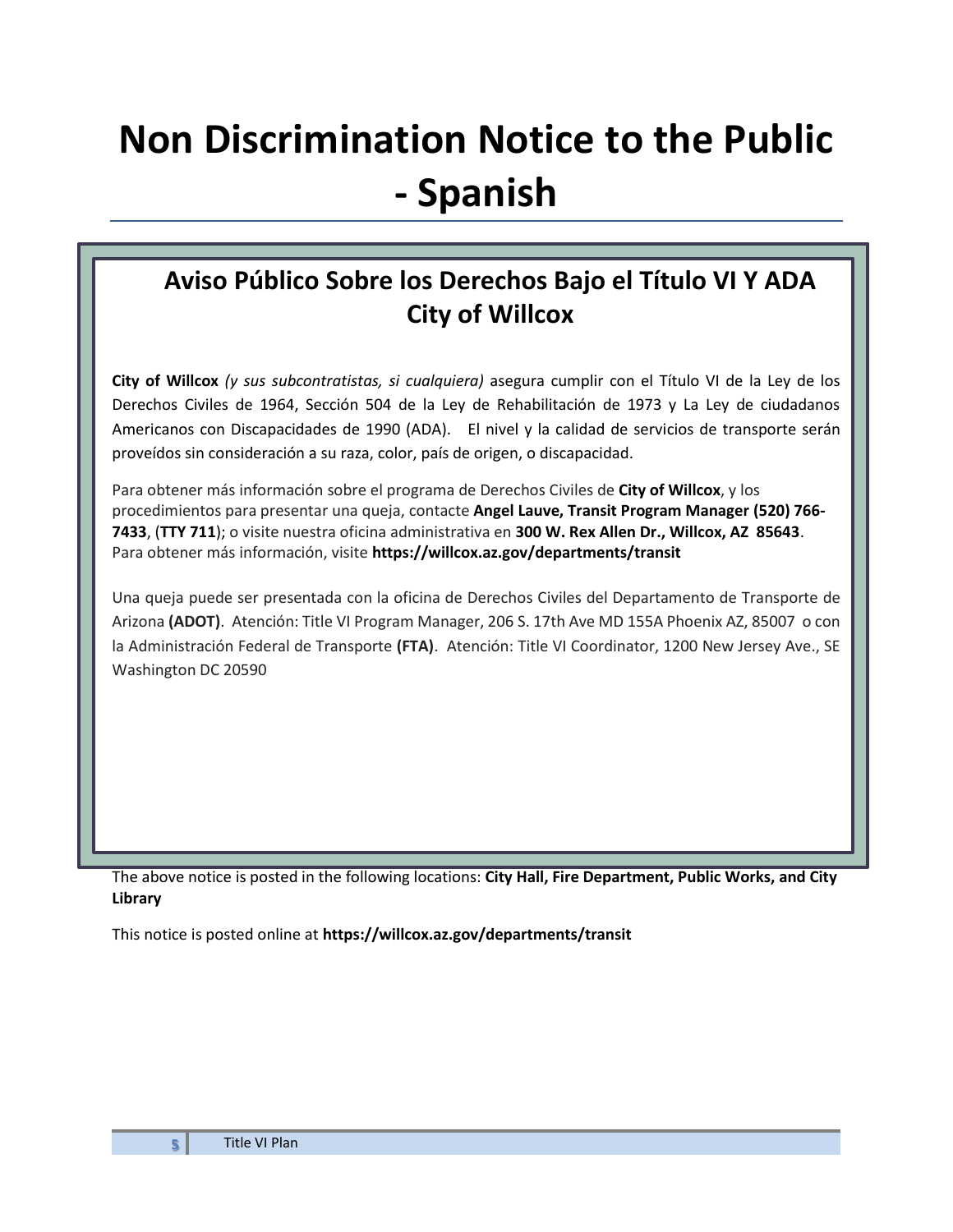## <span id="page-5-0"></span>**Non Discrimination ADA/Title VI Complaint Procedures**

These procedures provide guidance for all complaints filed under Title VI of the Civil Rights Act of 1964, Section 504 of the Rehabilitation Act of 1973, and the Americans with Disabilities Act of 1990 (ADA) as they relate to any program or activity that is administered by **City of Willcox** including consultants, contractors and vendors. Intimidation or retaliation as a result of a complaint is prohibited by law. In addition to these procedures, complainants reserve the right to file a formal complaint with other State or Federal agencies or to seek private counsel for complaints alleging discrimination. Every effort will be made to resolve complaints at the lowest possible level.

- Any person who believes he and/or she has been discriminated against on the basis of race, color, national origin, or disability may file a Discrimination complaint by completing and submitting the agency's Title VI Complaint Form.
- Formal complaints must be filed within **180** calendar days of the last date of the alleged act of discrimination or the date when the alleged discrimination became known to the complainant(s), or where there has been a continuing course of conduct, the date on which the conduct was discontinued or the latest instance of the conduct.
- Complaints must be in writing and signed by the complainant(s) and must include the complainant(s) name, address and phone number. The ADA/Title VI contact person will assist the complainant with documenting the issues if necessary.
- Allegations received by fax or e-mail will be acknowledged and processed, once the identity of the complainant(s) and the intent to proceed with the complaint have been established. For this, the complainant is required to mail a signed, original copy of the fax or email transmittal for the complaint to be processed.
- Allegations received by telephone will be reduced to writing and provided to the complainant for confirmation or revision before processing. A complaint form will be forwarded to the complainant for him/her to complete, sign and return for processing.
- Once submitted **City of Willcox** will review the complaint form to determine jurisdiction. All complaints will receive an acknowledgement letter informing her/him whether the complaint will be investigated by the **City of Willcox** or submitted to the State or Federal authority for guidance.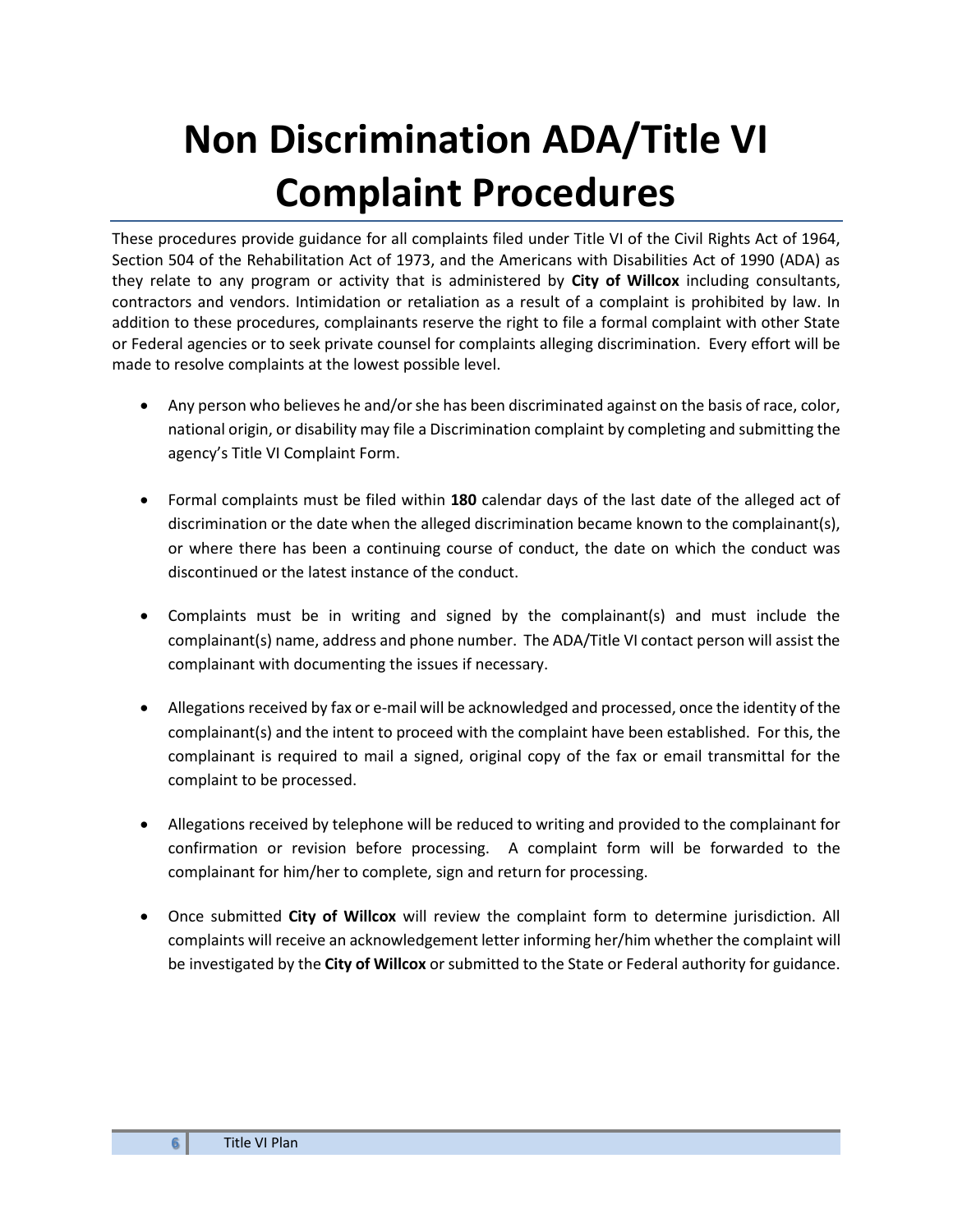- **City of Willcox** will notify the ADOT Civil Rights Office of ALL Discrimination complaints within 72 hours via telephone at 602-712-8946; or email a[t civilrightsoffice@azdot.gov.](mailto:civilrightsoffice@azdot.gov)
- **City of Willcox** has **3** business days to investigate the complaint. If more information is needed to resolve the case, the Authority may contact the complainant. The complainant has **3** business days from the date of the letter to send requested information to the investigator assigned to the case. If the investigator is not contacted by the complainant or does not receive the additional information within 3 business days, the Authority can administratively close the case. A case can be administratively closed also if the complainant no longer wishes to pursue their case.
- After the investigator reviews the complaint, she/he will issue one of two letters to the complainant: a closure letter or a letter of finding (LOF). A closure letter summarizes the allegations and states that there was not a Discrimination violation and that the case will be closed. An LOF summarizes the allegations and the interviews regarding the alleged incident, and explains whether any disciplinary action, additional training of the staff member or other action will occur.
- A copy of either the closure letter or LOF must also be submitted to ADOT within **72** hours of that decision. Letters may be submitted by hardcopy or email.
- A complainant dissatisfied with **City of Willcox** decision may file a complaint with the Arizona Department of Transportation **(ADOT)** or the Federal Transit Administration **(FTA)** offices of Civil Rights: **ADOT**: ATTN ADA/Title VI Program Coordinator 206 S. 17TH Ave MD 155A RM: 183 Phoenix AZ, 85007 FTA: Attention Title VI Program Coordinator, East Building, 5<sup>th</sup> Floor-TCR 1200 New Jersey Ave., SE Washington DC 20590
- A copy of these procedures can be found online at: **https://willcox.az.gov/departments/transit.**

If information is needed in another language, contact **(520) 384-4271**. \*Para información en Español llame: **(520) 384-4271**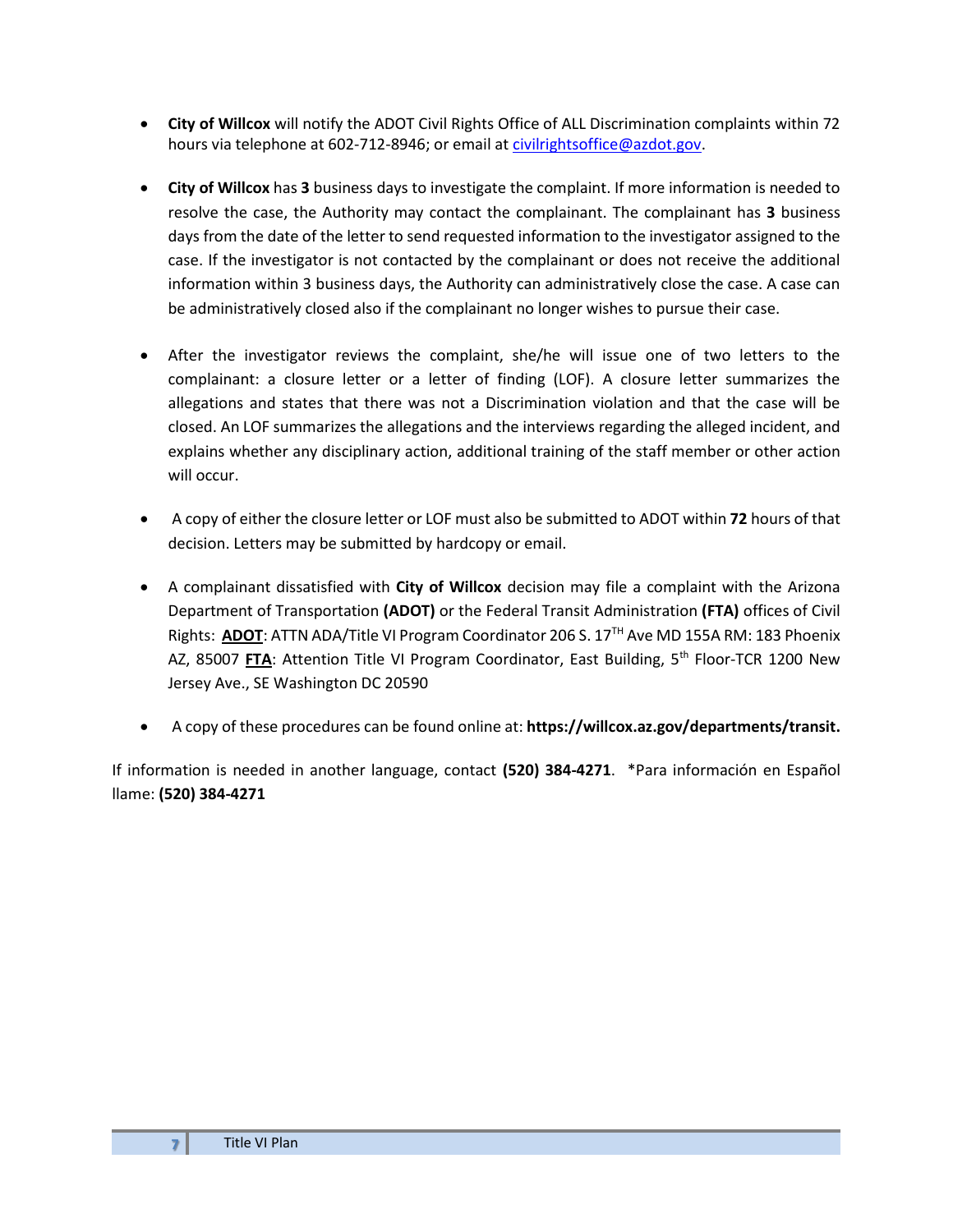## <span id="page-7-0"></span>**Discrimination ADA/Title VI Complaint Form**

| Name:<br>Address:<br>Telephone (Home):<br>Telephone (Work):<br><b>Electronic Mail Address:</b><br>Large Print<br>Audio Tape<br>Accessible Format Requirements?<br>Other<br><b>TDD</b><br><b>Section II:</b><br>$\square$ Yes*<br>Are you filing this complaint on your own behalf?<br>$\square$ No |  |  |  |  |  |  |
|----------------------------------------------------------------------------------------------------------------------------------------------------------------------------------------------------------------------------------------------------------------------------------------------------|--|--|--|--|--|--|
|                                                                                                                                                                                                                                                                                                    |  |  |  |  |  |  |
|                                                                                                                                                                                                                                                                                                    |  |  |  |  |  |  |
|                                                                                                                                                                                                                                                                                                    |  |  |  |  |  |  |
|                                                                                                                                                                                                                                                                                                    |  |  |  |  |  |  |
|                                                                                                                                                                                                                                                                                                    |  |  |  |  |  |  |
|                                                                                                                                                                                                                                                                                                    |  |  |  |  |  |  |
|                                                                                                                                                                                                                                                                                                    |  |  |  |  |  |  |
|                                                                                                                                                                                                                                                                                                    |  |  |  |  |  |  |
| *If you answered "yes" to this question, go to Section III.                                                                                                                                                                                                                                        |  |  |  |  |  |  |
| If not, please supply the name and relationship                                                                                                                                                                                                                                                    |  |  |  |  |  |  |
| of the person for whom you are complaining.                                                                                                                                                                                                                                                        |  |  |  |  |  |  |
| Please explain why you have filed for a third party:                                                                                                                                                                                                                                               |  |  |  |  |  |  |
| Please confirm that you have obtained the permission of the                                                                                                                                                                                                                                        |  |  |  |  |  |  |
| $\Box$ Yes<br>$\square$ No<br>aggrieved party if you are filing on behalf of a third party.                                                                                                                                                                                                        |  |  |  |  |  |  |
| <b>Section III:</b>                                                                                                                                                                                                                                                                                |  |  |  |  |  |  |
| I believe the discrimination I experienced was based on (check all that apply):                                                                                                                                                                                                                    |  |  |  |  |  |  |
|                                                                                                                                                                                                                                                                                                    |  |  |  |  |  |  |
| $\Box$ Race<br>$\Box$ Color<br><b>National Origin</b><br>Disability                                                                                                                                                                                                                                |  |  |  |  |  |  |
|                                                                                                                                                                                                                                                                                                    |  |  |  |  |  |  |
| Date of Alleged Discrimination (Month, Day, Year):                                                                                                                                                                                                                                                 |  |  |  |  |  |  |
| Explain as clearly as possible what happened and why you believe you were discriminated                                                                                                                                                                                                            |  |  |  |  |  |  |
| against. Describe all persons who were involved. Include the name and contact information of                                                                                                                                                                                                       |  |  |  |  |  |  |
| the person(s) who discriminated against you (if known) as well as names and contact                                                                                                                                                                                                                |  |  |  |  |  |  |
| information of any witnesses. If more space is needed, please use the back of this form.                                                                                                                                                                                                           |  |  |  |  |  |  |
|                                                                                                                                                                                                                                                                                                    |  |  |  |  |  |  |
|                                                                                                                                                                                                                                                                                                    |  |  |  |  |  |  |
|                                                                                                                                                                                                                                                                                                    |  |  |  |  |  |  |
|                                                                                                                                                                                                                                                                                                    |  |  |  |  |  |  |
| <b>Section VI:</b>                                                                                                                                                                                                                                                                                 |  |  |  |  |  |  |
| Have you previously filed a Discrimination Complaint with this<br>$\square$ Yes<br>$\Box$ No                                                                                                                                                                                                       |  |  |  |  |  |  |
| agency?                                                                                                                                                                                                                                                                                            |  |  |  |  |  |  |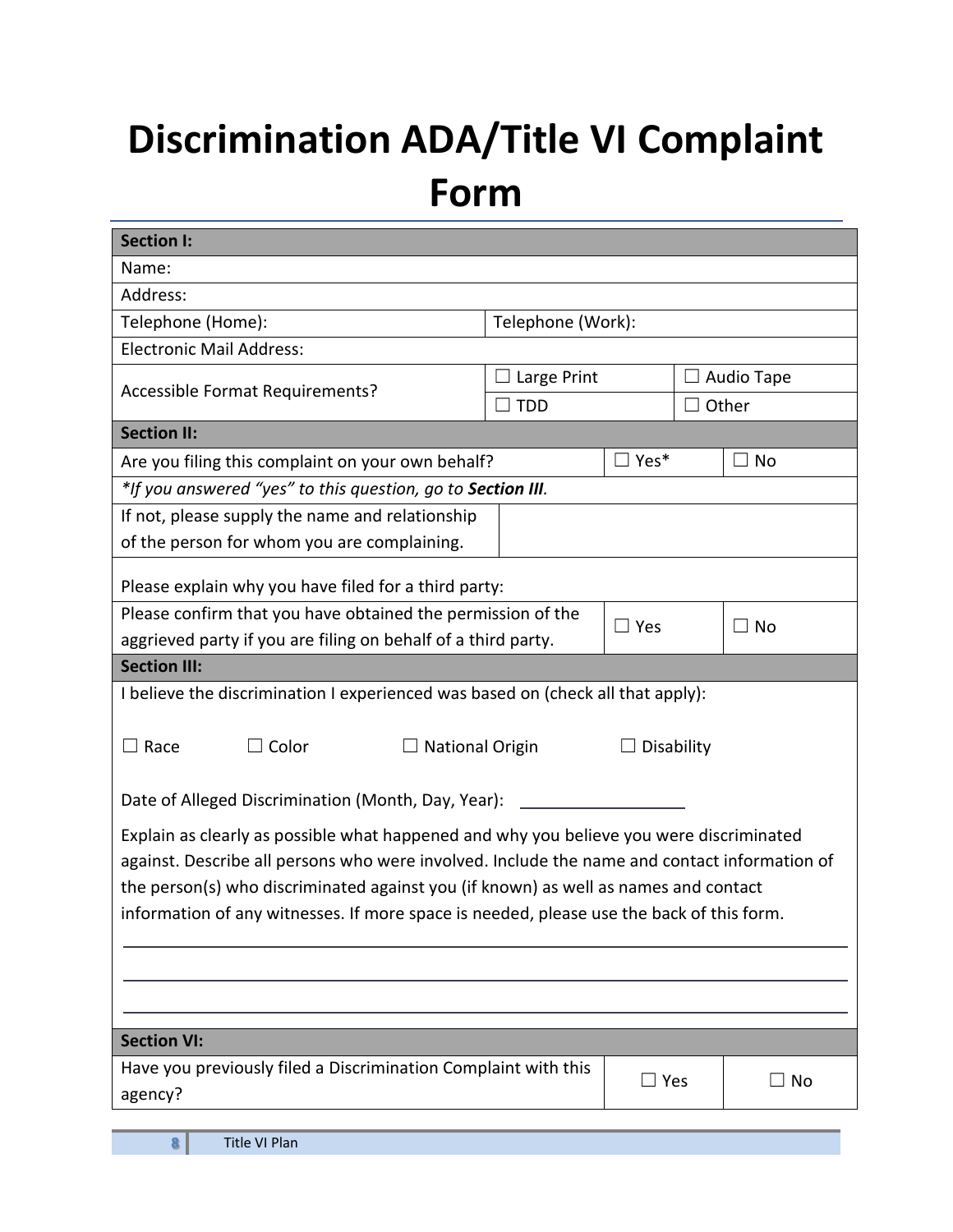| If yes, please provide any reference information regarding your previous complaint.                                            |                                                                                                   |  |  |  |  |  |
|--------------------------------------------------------------------------------------------------------------------------------|---------------------------------------------------------------------------------------------------|--|--|--|--|--|
|                                                                                                                                |                                                                                                   |  |  |  |  |  |
|                                                                                                                                |                                                                                                   |  |  |  |  |  |
| <b>Section V:</b>                                                                                                              |                                                                                                   |  |  |  |  |  |
|                                                                                                                                | Have you filed this complaint with any other Federal, State, or local agency, or with any Federal |  |  |  |  |  |
| or State court?                                                                                                                |                                                                                                   |  |  |  |  |  |
| $\Box$ Yes<br>$\Box$ No                                                                                                        |                                                                                                   |  |  |  |  |  |
| If yes, check all that apply:                                                                                                  |                                                                                                   |  |  |  |  |  |
| □ Federal Agency: <u>_____________________</u>                                                                                 |                                                                                                   |  |  |  |  |  |
|                                                                                                                                | □ State Agency: <u>___________________</u>                                                        |  |  |  |  |  |
|                                                                                                                                |                                                                                                   |  |  |  |  |  |
| Please provide information about a contact person at the agency/court where the complaint                                      |                                                                                                   |  |  |  |  |  |
| was filed.                                                                                                                     |                                                                                                   |  |  |  |  |  |
| Name:                                                                                                                          |                                                                                                   |  |  |  |  |  |
| Title:<br><u> 1989 - Johann Barbara, marka a shekara tsa 1989 - An tsa 1989 - An tsa 1989 - An tsa 1989 - An tsa 1989 - An</u> |                                                                                                   |  |  |  |  |  |
| Agency:                                                                                                                        |                                                                                                   |  |  |  |  |  |
| Address:<br>and the control of the control of the control of the control of the control of the control of the control of the   |                                                                                                   |  |  |  |  |  |
| Telephone:                                                                                                                     |                                                                                                   |  |  |  |  |  |
| <b>Section VI:</b>                                                                                                             |                                                                                                   |  |  |  |  |  |
| Name of agency complaint is against:                                                                                           |                                                                                                   |  |  |  |  |  |
| Name of person complaint is against:                                                                                           |                                                                                                   |  |  |  |  |  |
| Title:                                                                                                                         |                                                                                                   |  |  |  |  |  |
| Location:                                                                                                                      |                                                                                                   |  |  |  |  |  |
| Telephone Number (if available):                                                                                               |                                                                                                   |  |  |  |  |  |
| You may attach any written materials or other information that you think is relevant to your complaint.                        |                                                                                                   |  |  |  |  |  |

Your signature and date are **required** below:

| Signature                                                                     | Date |
|-------------------------------------------------------------------------------|------|
| Please submit this form in person at the address below, or mail this form to: |      |

**City of Willcox Angel Lauve, Transit Program Manager 300 W. Rex Allen Dr., Willcox, AZ 85643 (520) 766-7433 alauve@willcox.az.gov**

#### A copy of this form can be found online at **https://willcox.az.gov/departments/transit**

If information is needed in another language, contact **(520) 384-4271**. \*Para información en Español llame: **(520) 384-4271**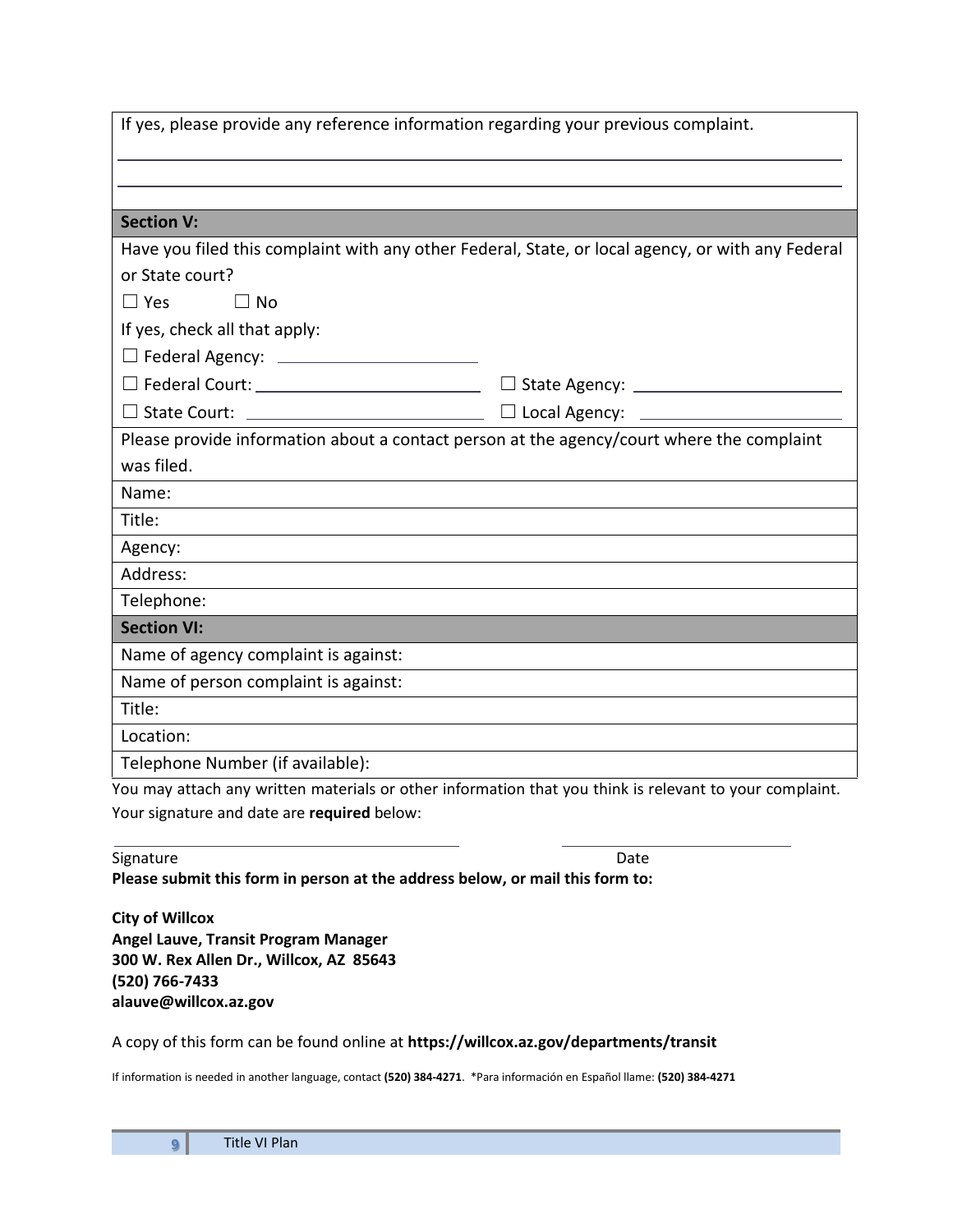### <span id="page-9-0"></span>**Discrimination ADA/Title VI Investigations, Complaints, and Lawsuits**

If no investigations, lawsuits, or complaints were filed select the option below.

☒ **City of Willcox** has not had any ADA nor Title VI Discrimination complaints, investigations, or lawsuits in **2021**.

| Complainant       | <b>Date</b><br>(Month,<br>Day,<br>Year) | <b>Basis of</b><br>Complaint<br>(Race,<br>Color,<br><b>National</b><br>Origin or<br>Disability) | <b>Summary</b><br><b>of</b><br><b>Allegation</b> | <b>Status</b> | Action(s)<br><b>Taken</b> | <b>Final</b><br><b>Findings?</b> |
|-------------------|-----------------------------------------|-------------------------------------------------------------------------------------------------|--------------------------------------------------|---------------|---------------------------|----------------------------------|
| Investigations    |                                         |                                                                                                 |                                                  |               |                           |                                  |
| 1)                |                                         |                                                                                                 |                                                  |               |                           |                                  |
| 2)                |                                         |                                                                                                 |                                                  |               |                           |                                  |
| <b>Lawsuits</b>   |                                         |                                                                                                 |                                                  |               |                           |                                  |
| 1)                |                                         |                                                                                                 |                                                  |               |                           |                                  |
| 2)                |                                         |                                                                                                 |                                                  |               |                           |                                  |
| <b>Complaints</b> |                                         |                                                                                                 |                                                  |               |                           |                                  |
| 1)                |                                         |                                                                                                 |                                                  |               |                           |                                  |
| 2)                |                                         |                                                                                                 |                                                  |               |                           |                                  |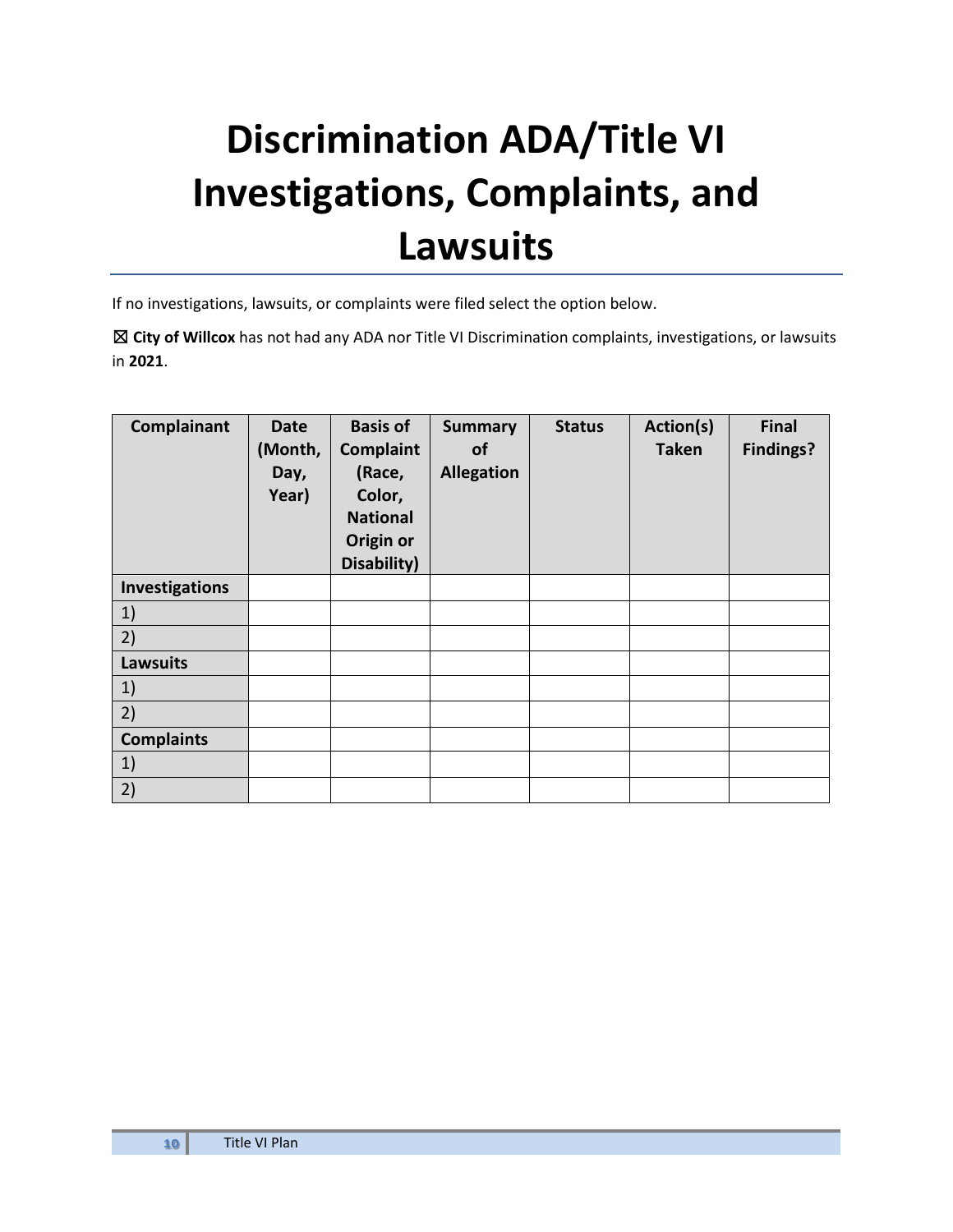### **Public Participation Plan**

<span id="page-10-0"></span>**City of Willcox** is engaging the public in its planning and decision-making processes, as well as its marketing and outreach activities. The public will be invited to participate in the process whether through public meetings or surveys.

As an agency receiving federal financial assistance, **City of Willcox** made the following community outreach efforts and activities to engage minority and Limited English Proficient populations since the last Title VI Plan submittal to ADOT CRO.

- $\boxtimes$  Expanded the distribution of agency brochures
- $\boxtimes$  Advertised public announcements through newspapers, fliers, or radio
- $\boxtimes$  Posted the Nondiscrimination Public Notices to the following locations:
	- $\boxtimes$  Within transportation vehicles
	- $\boxtimes$  Lobby of agency
- $\boxtimes$  Partnered with other local agencies to advertise services provided
- $\boxtimes$  Hosted public information meetings and or hearings:
	- Transit Advisory Council Meeting Aug. 5, 2021

Transit Advisory Council Meeting – Feb. 9, 2022

- $\boxtimes$  Added public interactive content to the agency's webpage for the public e.g. social media, to communicate schedule changes or activities [\(https://willcox.az.gov/departments/transit,](https://willcox.az.gov/departments/transit) <https://www.facebook.com/WILLCOXAZGOV> )
- $\boxtimes$  Hosted an information booth at a community event:
	- City of Willcox Job Fair Sept. 7, 2021 Sunsites Boardwalk – Oct. 22, 2021 City of Willcox Halloween Trunk or Treat – Oct. 30, 2021 Sunsites Community Meeting – Feb., 24, 2022
- $\boxtimes$  Updated agency documents/publications to make them more user-friendly e.g. comment forms or agency brochures
- **City of Willcox** will make the following community outreach efforts for the **upcoming year**:
	- $\boxtimes$  Expand the distribution of agency brochures
	- $\boxtimes$  Advertise public announcements through newspapers, fliers, or radio
	- $\boxtimes$  Post the Nondiscrimination Public Notices to the following locations:
		- $\boxtimes$  Within transportation vehicles
		- $\boxtimes$  Lobby of agency
	- $\boxtimes$  Partner with other local agencies to advertise services provided.
	- $\boxtimes$  Host public information meetings and or hearings.
	- $\boxtimes$  Add public interactive content to the agency's webpage for the public e.g. social media, to communicate schedule changes or activities.
	- $\boxtimes$  Host an information booth at a community event
	- $\boxtimes$  Update agency documents/publications to make them more user-friendly e.g. comment forms or agency brochures.
	- $\boxtimes$  List other: engage with agents with direct access to potential riders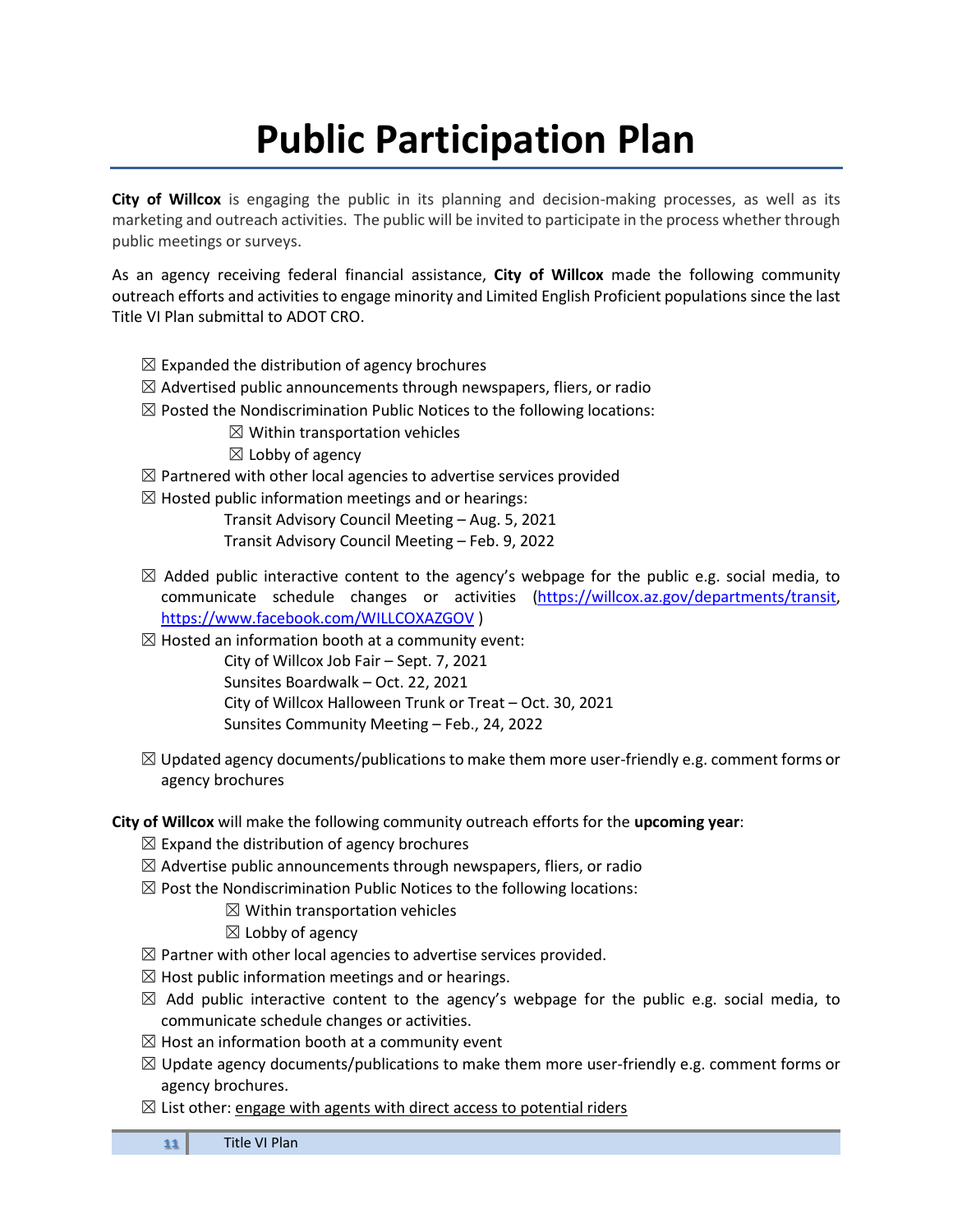### Customer Service Survey

<span id="page-11-0"></span>

|                                                                                                      | City of Willcox Transit Program<br><b>Customer Service Survey</b><br>April 2022                                      | City of Willcox Transit Program<br>Encuesta de Atención al cliente<br>Abril 2022 |                                                                     |  |
|------------------------------------------------------------------------------------------------------|----------------------------------------------------------------------------------------------------------------------|----------------------------------------------------------------------------------|---------------------------------------------------------------------|--|
| How often do you ride the bus?<br>Question #1<br>Con que frecuencia utiliza el camión<br>Pregunta #1 |                                                                                                                      |                                                                                  |                                                                     |  |
| $\bigcap$ 1 - 2 times a week                                                                         | $\bigcap$ 3 - 4 times a week                                                                                         | $\bigcap 1$ - 2 veces por semana                                                 | $\bigcap$ 3 - 4 veces por semana                                    |  |
| $\bigcap$ 5 - 6 times a week                                                                         | daily<br>∩<br>occasionally                                                                                           | 5 - 6 veces por semana                                                           | ocasionalmente<br>diario                                            |  |
| Question #2                                                                                          | What type of rider are you?                                                                                          | Pregunta #2                                                                      | Usted se considera                                                  |  |
| ◯ Adult                                                                                              | ◯ Senior/Disabled                                                                                                    | Adulto                                                                           | ◯ Anciano/Discapacidad Física                                       |  |
| ○ Child/Student                                                                                      | Student/Cochise College                                                                                              | Niños(a)/Estudiante                                                              | <b>Estudiante/Cochise College</b>                                   |  |
| Question #3                                                                                          | Purpose of trip when you use the bus                                                                                 | Pregunta #3                                                                      | Cual es el propósito de usar el camión?                             |  |
| ◯ Medical                                                                                            | Employment $\bigcap$ Recreation $\bigcap$ Education                                                                  | Medico                                                                           | Empleo<br>Recreación $\bigcap$ Educación<br>∩                       |  |
| ◯ Safewav                                                                                            | Dollar Stor(∩ Other<br><b>Bank</b>                                                                                   | Safeway                                                                          | Tienda de Dóllar<br>Banco<br>Otros                                  |  |
| Question #4                                                                                          | Does your service meet your transportation needs?                                                                    | Pregunta #4                                                                      | Siente usted que el servicio cumple con sus necesidades?            |  |
| ∩Yes                                                                                                 | No                                                                                                                   | Sí<br>∩                                                                          | No                                                                  |  |
| Question #5                                                                                          | Was the driver helpful and courteous?                                                                                | Pregunta #5                                                                      | El conductor fue servicial y cortes?                                |  |
| $\bigcirc$ Yes                                                                                       | No                                                                                                                   | $\bigcirc$ Si                                                                    | No<br>∩                                                             |  |
| Question #6                                                                                          | How would you rate our customer service?                                                                             | Pregunta #6                                                                      | Como calificaria el servicio al publico?                            |  |
| ◯ Poor                                                                                               | Fair<br>$\bigcap$ Good<br>Excellent                                                                                  | $\bigcirc$ Malo                                                                  | Bueno<br>$\bigcap$ Excelente<br>Aceptable<br>O                      |  |
| Question #7                                                                                          | Was the bus on time?                                                                                                 | Pregunta #7                                                                      | Estuvo a tiempo el camión?                                          |  |
| $\bigcirc$ Yes                                                                                       | No                                                                                                                   | $\bigcirc$ Sí                                                                    | No<br>Ω                                                             |  |
| Question #8                                                                                          | Was the busiclean?                                                                                                   | Pregunta #8                                                                      | Esta limpio el camión?                                              |  |
| $\bigcirc$ Yes                                                                                       | No<br>0                                                                                                              | ○ sí                                                                             | No<br>∩                                                             |  |
| Question #9                                                                                          | Was the dispatcher helpful and courteous?                                                                            | Pregunta #9                                                                      | La Recepcionista le fue servicial y cortes?                         |  |
| ) Yes                                                                                                | No                                                                                                                   | -Sí                                                                              | No                                                                  |  |
| Question #10                                                                                         | Where do you need to go that Douglas Rides doesn't?                                                                  | Pregunta #10                                                                     | A donde necesita ir que el servicio actual no lo lleva?             |  |
|                                                                                                      |                                                                                                                      |                                                                                  |                                                                     |  |
| Benson                                                                                               | Safford<br>Tucson<br>Sierra Vista                                                                                    | <b>Benson</b><br>Pregunta #11                                                    | Safford<br>Sierra Vista<br>Tucson<br>¿Que tan seguido ira a Tucson? |  |
| Question #11                                                                                         | How many times would you go to Tucson?                                                                               |                                                                                  |                                                                     |  |
| $\bigcap$ 1 - 2 times a week                                                                         | 3 - 4 times a week                                                                                                   | $\bigcap 1$ - 2 veces por semana                                                 | $\bigcap$ 3 - 4 veces por semana                                    |  |
| $\bigcirc$ occasionally                                                                              | wouldn't use this at all $\bigcap$ ocasionalmente $\bigcap$ diario<br>daily<br>monthly<br>$\circ$<br>$\left(\right)$ |                                                                                  | No lo usare<br>Mensual                                              |  |
| What would you go to Tucson for?<br>Question #12                                                     |                                                                                                                      | Pregunta #12                                                                     | ¿Cual seria la razon de ir a Tucson?                                |  |
| ◯ Medical                                                                                            | Employment $\bigcap$ Recreation $\bigcap$ Education                                                                  | Medico                                                                           | Recreación ( ) Educación<br>Empleo                                  |  |
|                                                                                                      | Thank you for taking the time to fill out the survey!!                                                               | Gracias por tomar el tiempo de contestar esta encuesta.                          |                                                                     |  |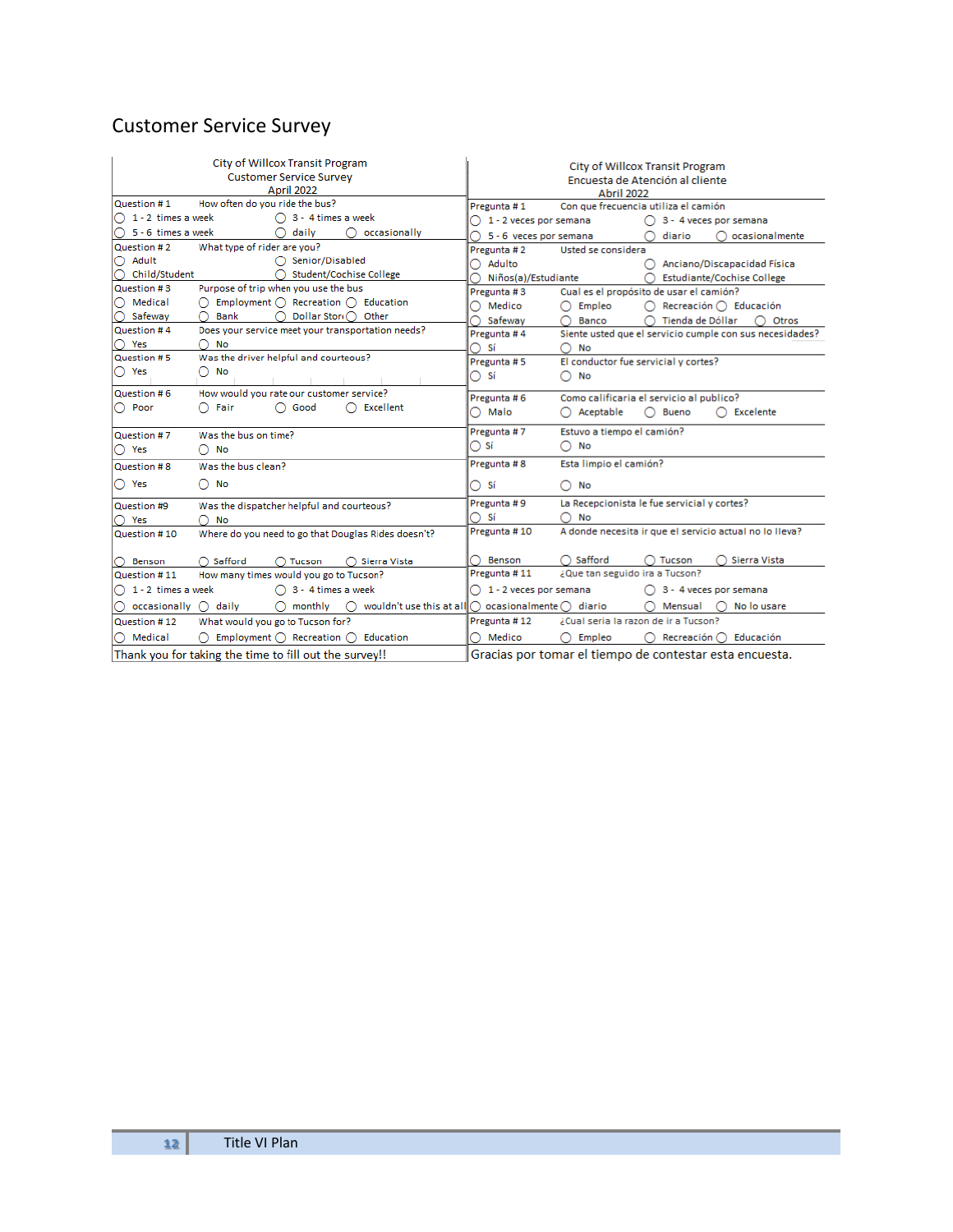## **Limited English Proficiency Plan**

**City of Willcox** has developed the following Limited English Proficiency Plan (LEP) to help identify reasonable steps to provide language assistance for LEP persons seeking meaningful access to **City of Willcox** services as required by Executive Order 13166. A Limited English Proficiency person is one who does not speak English as their primary language and who has a limited ability to read, speak, write, or understand English.

This plan details procedures on how to identify a person who may need language assistance, the ways in which assistance may be provided, training to staff, notification to LEP persons that assistance is available, and information for future plan updates. In developing the plan while determining the **City of Willcox**'s extent of obligation to provide LEP services, the **City of Willcox** undertook a U.S. Department of Transportation four-factor LEP analysis which considers the following:

| Category                                | <b>Estimate</b> | Percentage of<br><b>Persons 5 Years &amp;</b><br><b>Over</b> | Percentage of<br>Persons 5 Years &<br><b>Over</b><br><b>With LEP</b> |
|-----------------------------------------|-----------------|--------------------------------------------------------------|----------------------------------------------------------------------|
| <b>Total Persons 5 years &amp; Over</b> | 8,328           | 100%                                                         |                                                                      |
| <b>English Speaking Only</b>            | 5,546           | 67%                                                          | ---                                                                  |
| <b>Limited English Proficiency</b>      | 1,509           | 18%                                                          | 18%                                                                  |
| <b>Spanish with LEP</b>                 | 1,193           | 14%                                                          | 14%                                                                  |
| <b>Other Languages with LEP</b>         | 0               | 0%                                                           | 0                                                                    |

• The number or proportion of LEP persons eligible in the **City of Willcox** service area who may be served or likely to encounter by **City of Willcox** program, activities, or services;

• The frequency with which LEP individuals come in contact with an **City of Willcox** services;

**City of Willcox**'s staff reviewed the frequency with which office staff, dispatchers and drivers have, or could have, contact with LEP persons for **2021**. **City of Willcox** averages **2.5 CONTACTS** per **Month.**

> • The nature and importance of the program, activities or services provided by the **City of Willcox** to the LEP population.

Transportation planning is vital to a community and directly affects the lives of those living in the service area. Recommendation on roads, sidewalks, and public transportation service projects are a focus of both the City of Willcox and regional partners such as SEAGO and CBDG. Projects completed directly affect the residents in the community. This includes the minority and low income populations, including the LEP population.

> • The resources available to **City of Willcox** and overall costs to provide LEP assistance. A brief description of these considerations is provided in the following section.

The Willcox Dial-a-Ride transit program provides a transit guide in English and Spanish, including all non-discrimination policies and procedures. Willcox Dial-a-Ride will recruit, if possible, Spanish speaking drivers and staff available to assist passengers and others who may have limited English proficiency.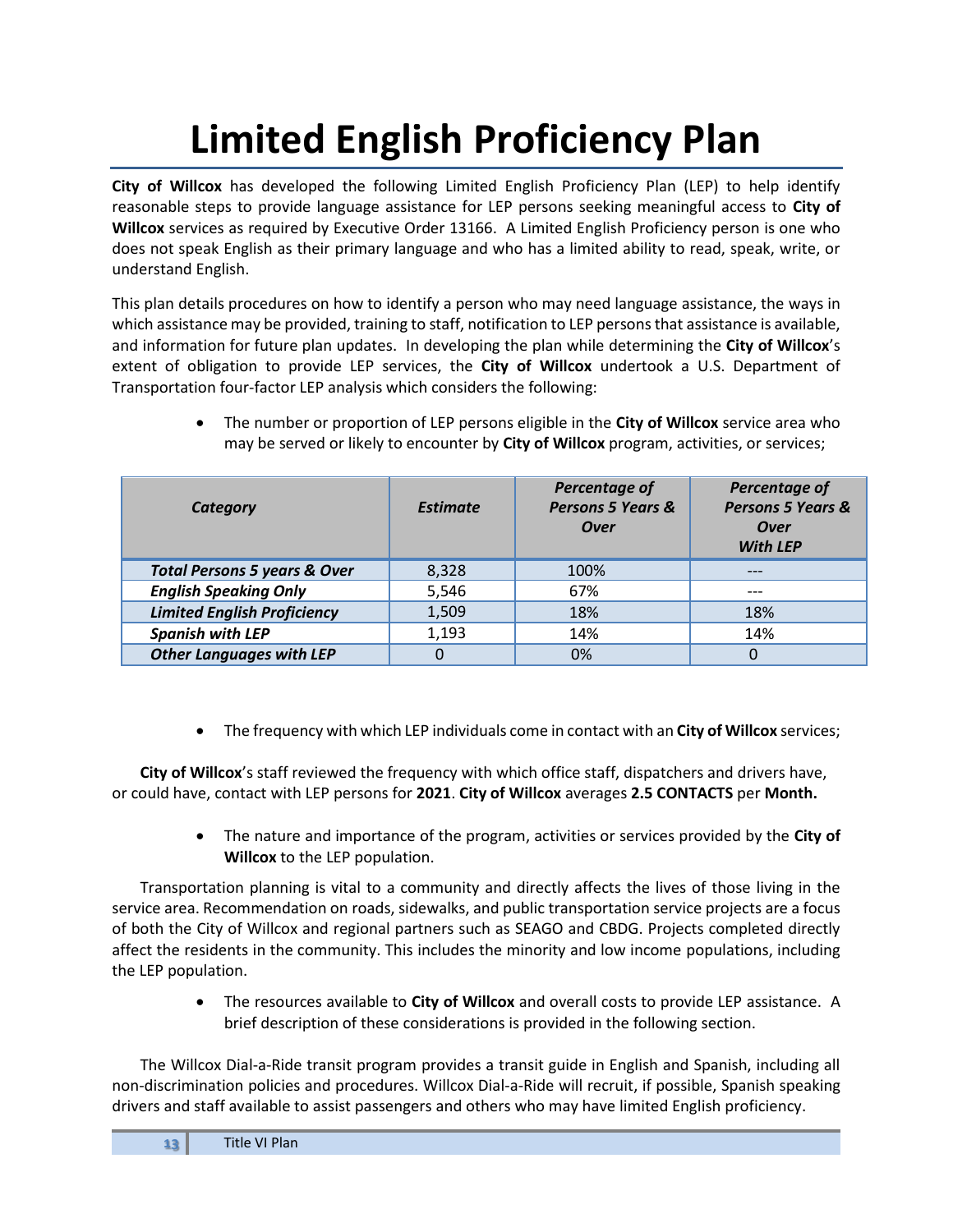**City of Willcox** provides a statement in Spanish and will for additional languages specific to the LEP community make up that will be included in all public outreach notices. Every effort will be made to provide vital information to LEP individuals in the language requested.

#### **Safe Harbor Provision for written translations**

**City of Willcox** complies with the Safe Harbor Provision, as evidenced by the number of documents available in the Spanish language. With respect to Title VI information, the following shall be made available in Spanish:

- Non Discrimination Notice
- Discrimination Complaint Procedures
- Discrimination Complaint Form

In addition, we will conduct our marketing (including using translated materials) in a manner that reaches each LEP group. Vital documents include the following:

- Notices of free language assistance for persons with LEP
- Notice of Non‐Discrimination and Reasonable Accommodation
- Outreach Materials
- Bus Schedules
- Route Changes
- Public Hearings

1) **City of Willcox** provides language assistance services through the below methods:

- ☒ Instructions are provided to customer service staff and other **City of Willcox** staff who regularly take phone calls from the general public on how to respond to an LEP caller.
- $\boxtimes$  Instructions are provided to vehicle operators, station managers, and others who regularly interact with the public on how to respond to an LEP customer.
- $\boxtimes$  Use of "I Speak" cards.
- $\boxtimes$  Bilingual or multilingual versions of:
	- $\boxtimes$  "How to ride" brochures
	- $\boxtimes$  System maps and timetables
	- $\boxtimes$  Safety and security announcements
	- $\boxtimes$  Service change announcements

2) **City of Willcox** has a process to ensure the competency of interpreters and translation service through the following methods:

**City of Willcox** will ask the interpreter or translator to demonstrate that he or she can communicate or translate information accurately in both English and the other language. **City of Willcox** will train the interpreter or translator in specialized terms and concepts associated with the agency's policies and activities. **City of Willcox** will instruct the interpreter or translator that he or she should not deviate into a role as counselor, legal advisor, or any other role aside from interpreting or translator. **City of Willcox** will ask the interpreter or translator to attest that he or she does not have a conflict of interest on the issues that they would be providing interpretation services.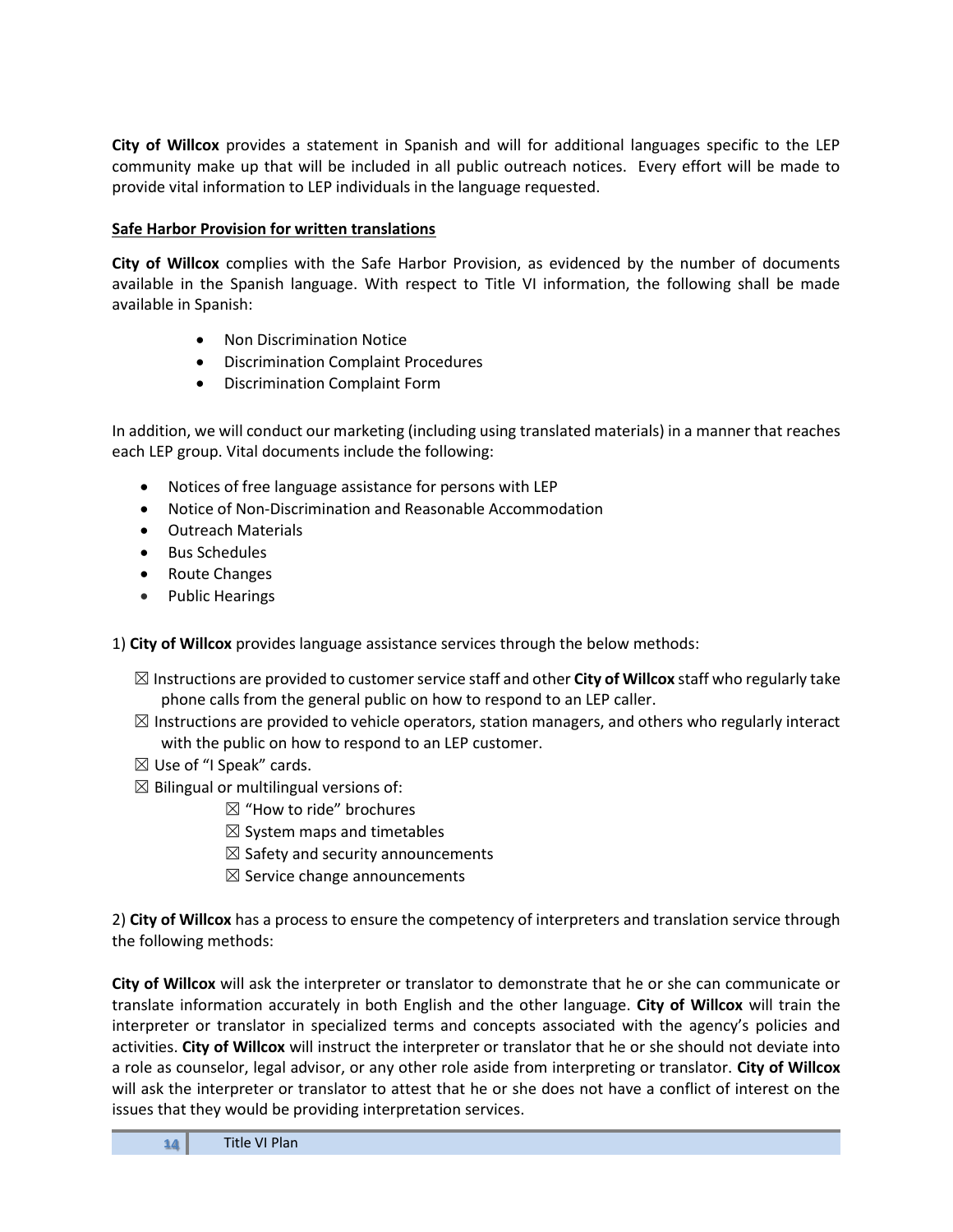3) **City of Willcox** provides notice to LEP persons about the availability of language assistance through the following methods:

- $\boxtimes$  Posting signs in intake areas and other points of entry
- $\boxtimes$  Statements in outreach documents that language services are available from the agency.
- $\boxtimes$  Working with community-based organizations and other stakeholders to inform LEP individuals of the Recipients' services, including the availability of language assistance services
- $\boxtimes$  Announcements at community meetings
- $\boxtimes$  Information tables at local events
- $\boxtimes$  Signs and handouts available in vehicles and at stations
- $\boxtimes$  Announcements in vehicles and at stations
- $\boxtimes$  Agency websites

4) **City of Willcox** monitors, evaluates and updates the LEP plan through the following process:

**City of Willcox** will monitor the LEP plan by conducting an annual Four-Factor analysis, establishing a process to obtain feedback from internal staff and members of the public and conducting internal evaluations to determine whether the language assistance measures are working for staff. **City of Willcox** will make changes to the language assistance plan based on feedback received. **City of Willcox** may take into account the cost of proposed changes and the resources available to them. Depending on the evaluation, **City of Willcox** may choose to disseminate more widely those language assistance measures that are particularly effective or modify or eliminate those measures that have not been effective. **City of Willcox** will consider new language assistance needs when expanding transit service into areas with high concentrations of LEP persons will consider modifying their implementation plan to provide language assistance measures to areas not previously served by the agency.

5) **City of Willcox** trains employees to know their obligations to provide meaningful access to information and services for LEP persons and all employees in public contact positions will be properly trained to work effectively with in-person and telephone interpreters. **City of Willcox** will implement processes for training of staff through the following procedures:

**City of Willcox** will identify staff that are likely to come into contact with LEP persons as well as management staff that have frequent contact with LEP persons in order to target training to the appropriate staff. **City of Willcox** will identify existing staff training opportunities, as it may be costeffective to integrate training on their responsibilities to persons with limited English proficiency into agency training that occurs on an ongoing basis. **City of Willcox** will include this training as part of the orientation for new employees. Existing employees, especially managers and those who work with the public may periodically take part in re-training or new training sessions to keep up to date on their responsibilities to LEP persons. **City of Willcox** will implement LEP training to be provided for agency staff**. City of Willcox** staff training for LEP to include:

- A summary of the **City of Willcox** responsibilities under the DOT LEP Guidance;
- A summary of the **City of Willcox** language assistance plan;

• A summary of the number and proportion of LEP persons in the **City of Willcox** service area, the frequency of contact between the LEP population and the agency's programs and activities, and the importance of the programs and activities to the population;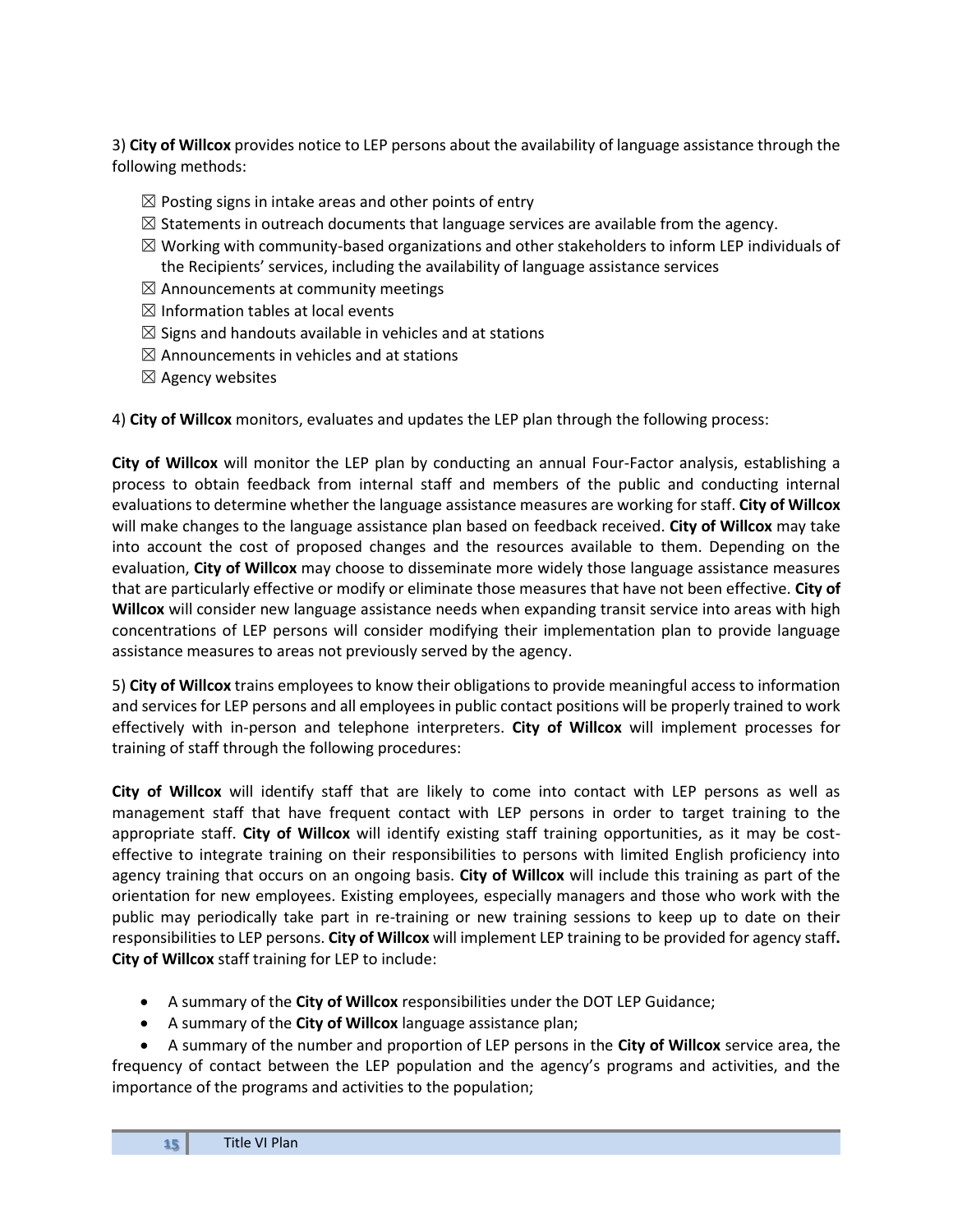• A description of the type of language assistance that the agency is currently providing and instructions on how agency staff can access these products and services; and

• A description of the **City of Willcox** cultural sensitivity policies and practices.

#### Information found on the City of Willcox's Route Map:

**FREE RIDES FOR PRE-QUALIFIED PERSONS**<br>Persons with disabilities and/or those who are 60 or<br>older can sign up for an Area Agency on Aging (AAA)<br>card to ride for free. Applications are at the Transit<br>office located at 300 W

**DAIL-A-PIDE SERVICES RESERVATIONS REQUIRED** 

**DAL-A-RIDE SERVICES RESERVATIONS REQUIRED**<br>Call (**S2O) 766-7433** to make reservations 1 business day<br>Call (**S2O) 766-7433** to make reservations 1 business day<br>in advance to lock in your reservational up<br>to 30 days in adv

BE READY 10 MINUTES EARLY<br>We will pick you up close to your front door as<br>practical. Please be ready 10 minutes before your<br>pickup time and be watching for the bus.

**SPECIAL NEEDS**<br>ADA Accessibility - the bus is equipped with<br>ADA Accessibility - the bus is equipped with<br>wheelchair ramp/lft.<br>Personal Care Attendants - If you need the assistance<br>of a PCA, please mention when making you

**CANCELLATIONS**<br>If you call and cancel before the bus is dispatched from<br>the yard then there will be no charge. However, if you<br>were a no-show you will need to pay for that trip as<br>well as the next one that is scheduled.

SERVICE TO UNIMPROVED (DIRT) ROADS<br>To prevent damage to the lift system and bus in<br>general, service will be limited to the first % mile off of<br>the paved roadway onto an unimproved (dirt) road,

RIDER RULES OF CONDUCT<br>• Exact fare is required. Please have your cash, or pass,<br>ready when the bus arrives. Driver does not carry

treaty when the bus arrives. Driver does not carry<br>change, the matrix which is sculpted with seatisfies and<br>change, as in equivale, is sculpted with seatisfies and<br>there us is required.<br>The case safe, respect other riders

carrier,<br>Shoes, shi<br>Cell phone<br>and limite<br>Passenger ier.<br>es, shirt, clean and dry clothing are required.<br>phone and electronic device use should be quiet

and limited,<br>and strengther proclames are proposed as a proposed passengers must keep their packages, and the<br>comparison of the passence of a proposed as all times,<br>packages requiring an unreasonable amount of space<br>will r

Final recessions or hazardous materials allowed<br>on the bus.<br>Drivers may refuse service to anyone who is<br>disruptive, offensive, rude, disorderly, threatening, or<br>appears to be under the influence of drugs or<br>alcohol.

<span id="page-15-0"></span>

It is the policy of the City of Willcox Transit to comply with Title VI of the City Rights Act of H96. (City Of Willcox Transit connects public transit services without regard to near our connection of each connect of the CLOSED ON ALL CITY HOLIDAYS.

VIA JES GRATIS RARA REDSONAS QUE CALIFOUEN VIAJES GRATIS PARA PERSONAS QUE CALIFQUEN<br>VIAJES GRATIS PREPORAS PRESIDENTES CON CIUSTOS CON CONSIDENCIA DE CONSIDERATO CON CONSIDERATO CON A CONSIDERATO CON ANNO 1915 CHAR SOBRE CHAR SOBRE CHAR SOBRE CHAR SOBRE CHAR SOBRE

SE REQUIEREN RESERVACIONES PARA<br>DAIL-A-SERVICIOS DE VIAJE Datt-web ENVICIOS DE VIAJE<br>
alanea al 520-766-7433 para hacer reservaciones con 1<br>
dia hábil de anticipación, Llame a la diciena de tránsito<br>
a más tardar a las 4:30 p,m, el día antes de que desee<br>
viajar, Puede llamar con · Dirección de recogida<br>· Dirección de entrega (a dónde va)<br>· La hora a la que desea regresar



PREPÁRESE 10 MINUTOS ANTES **PREPÁRESE 10 MINUTOS ANTES<br>Lo recogeremos cerca de su puerta principal. Por favor,<br>prepárese 10 minutos antes de la hora de recogida y<br>esté atento al autobús.** 

este atento al autobus.<br>MEGESIDADES ESPECIALES<br>Accessibilidad ADA- el autobus está equipado con<br>rampa //sicensor para sillas de ruedas.<br>Campa //sicensor para sillas de ruedas.<br>Antinentes de culdado personal. = incensita la

CANCELACIONES<br>Si llama y cancela antes de que el autobús se envíe<br>entonces no había ningún cargo. Sin embargo, si usted<br>no había para cancelar tendrá que pagar por ese viaje,<br>así como el próximo que sea programado.

**SERVICIO A CARRETERAS NO MEJORADAS**<br>(DE T**JE**RRA) (DE TIERRA)<br>Para evitar daños al sistema de elevación y al autobús<br>en general, el servicio se limitará a los primeros 3/4 de<br>milla de la carretera pavimentada en un camino no<br>mejorado (de tierra),

mejorado (de tierra),<br>REGLAS DE CONDUCTA DEL PASAJERO<br>Sarrougio de sinte de sinte de sinte de sinte de sinte de sinte de sinte de sinte de sinte de sinte de sinte d<br>Sarrougio e decirito, o pase, listo cuando llegue el<br>sarc

de seguidad y se requiere su uno.<br>
Est é seguida y se reculier su uno.<br>
Est é seguino, respete a los demás paraieros y cuide su uno respete alos demás paraieros y cuide su vega embotellado à bordo de los vehículos.<br>
«Cos a

velocion de la Clubrecia en trimadam de considerada de la Clubrecia de la Clubrecia de la Clubrecia de la Clubrecia de la Clubrecia de la Clubrecia de la Clubrecia de la Clubrecia de la Clubrecia de la Clubrecia de la Clu

Civilrightsomce@azoot.gov<br>CERRADO TODOS LOS DÍAS FESTIVOS DE LA<br>CIUDAD.



MAKE A RESERVATION HAGA UNA RESERVACIÓN 520-766-RIDE (7433) **TTY/TDD 711** 



Willcox.AZ.gov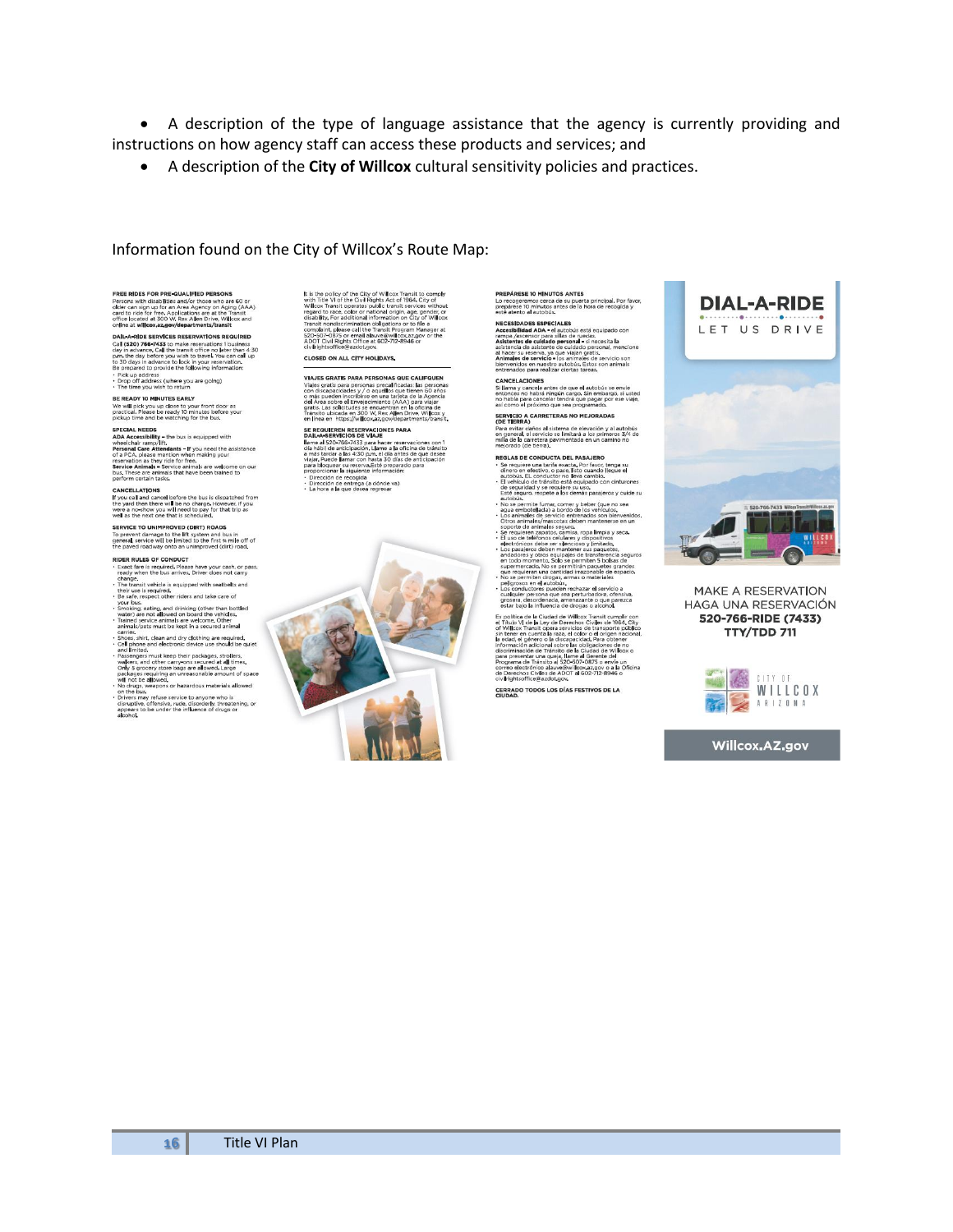### **Non-elected Committees Membership Table**

Subrecipients who select the membership of transit-related, non-elected planning boards, advisory councils, or committees must provide a table depicting the membership of those organizations broken down by race. Subrecipients also must include a description of the efforts made to encourage participation of minorities on these boards, councils, and committees.

### **\*Table Depicting Membership of Committees, Councils, Broken Down by Race**

| <b>Body</b>                                  | <b>African</b><br>American/<br><b>Black</b> | <b>American</b><br>Indian/Ala<br>skan<br><b>Native</b> | <b>Native</b><br>Hawaiian/<br><b>Other</b><br><b>Pacific</b><br><b>Islander</b> | <b>Asian</b> | Hispanic/<br>Latino | <b>White</b> |
|----------------------------------------------|---------------------------------------------|--------------------------------------------------------|---------------------------------------------------------------------------------|--------------|---------------------|--------------|
| <b>Population</b><br>8,328                   | 1%                                          | .7%                                                    | .3%                                                                             | .4%          | 46.8%               | 50.1%        |
| Transit<br><b>Advisory</b><br><b>Council</b> | 0%                                          | 0%                                                     | 0%                                                                              | 0%           | 27%                 | 73%          |

<span id="page-16-0"></span>Membership is advertised on the City's website and social media as well as Council members solicit potential members. And riders are encouraged to apply as well for membership.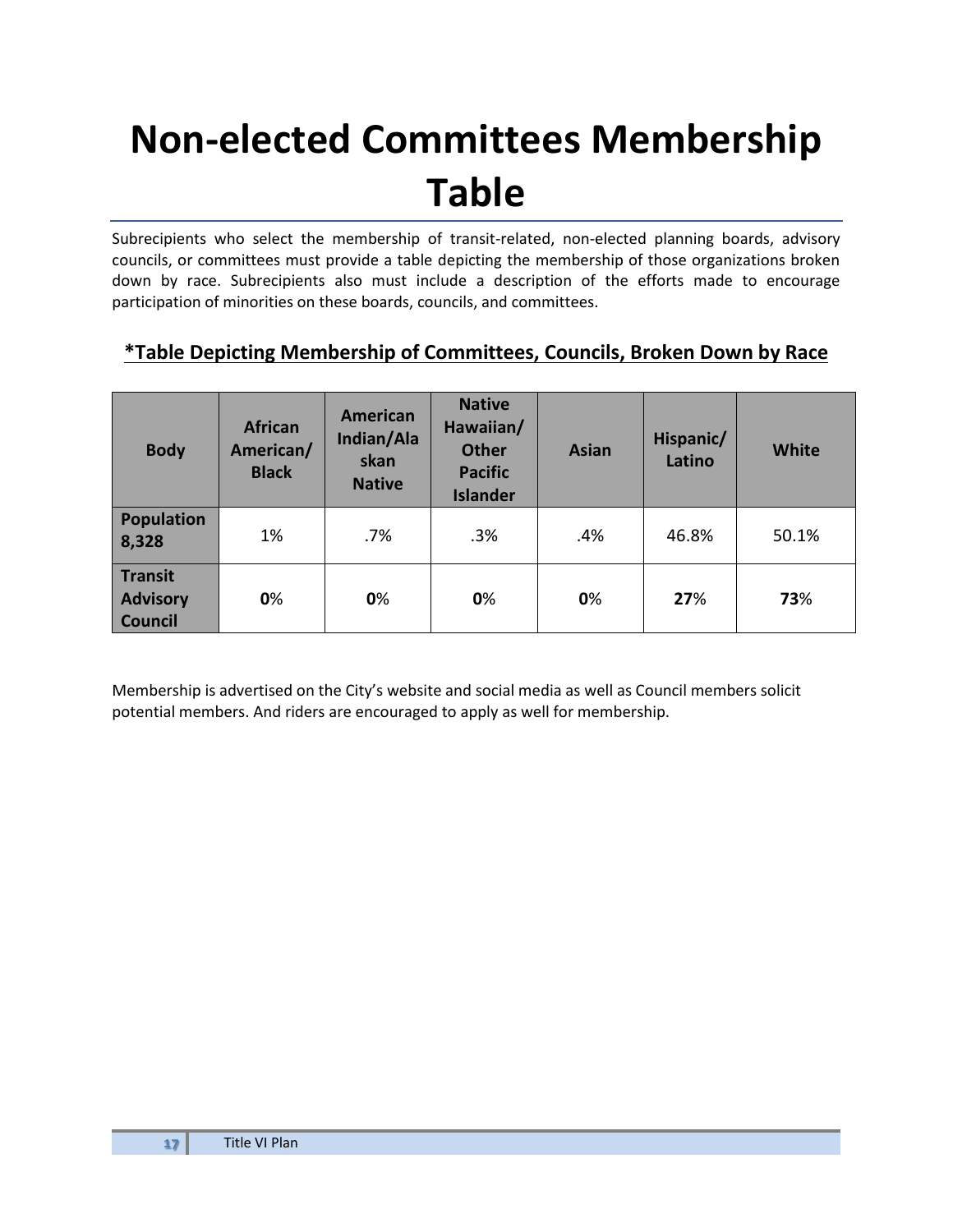## **Monitoring for Subrecipient Title VI Compliance**

Describe how you monitor your subrecipients. This can be through site visits, submissions of Title VI Plans annually, or training and surveys.

<span id="page-17-0"></span>☒ **City of Willcox** does **not** monitor subrecipients for Title VI compliance as it does not have any FTA subrecipients.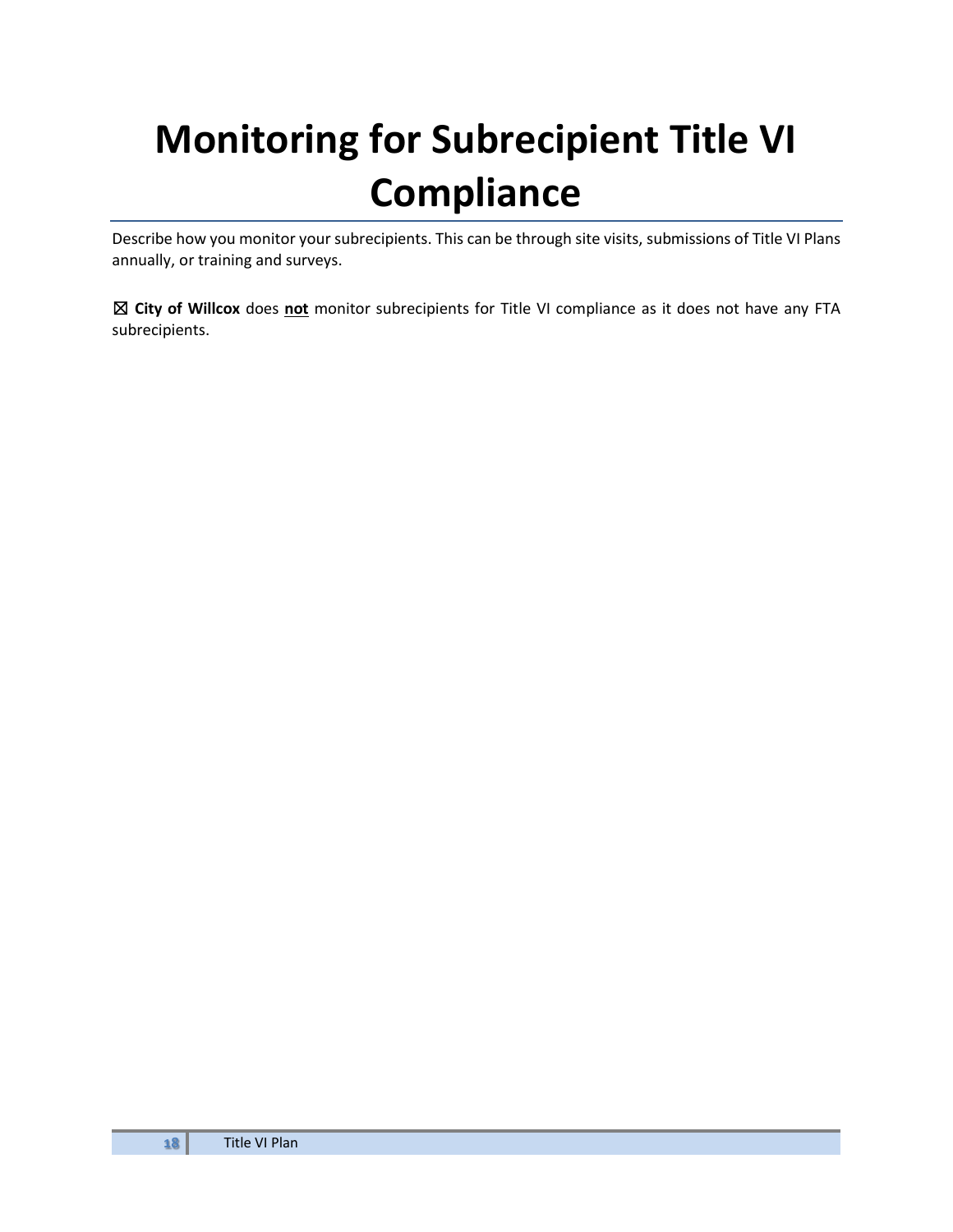### **Title VI Equity Analysis**

A subrecipient planning to acquire land to construct certain types of facilities must not discriminate on the basis of race, color, or national origin, against persons who may, as a result of the construction, be displaced from their homes or businesses. "Facilities" in this context does not include transit stations or bus shelters, but instead refers to storage facilities, maintenance facilities, and operation centers.

There are many steps involved in the planning process prior to the actual construction of a facility. It is during these planning phases that attention needs to be paid to equity and non-discrimination through equity analysis. The Title VI Equity Analysis must be done before the selection of the preferred site.

Note: Even if facility construction is financed with non-FTA funds, if the subrecipient organization receives any FTA dollars, it must comply with this requirement.

<span id="page-18-0"></span>☒ **City of Willcox** has no current or anticipated plans to develop new transit facilities covered by these requirements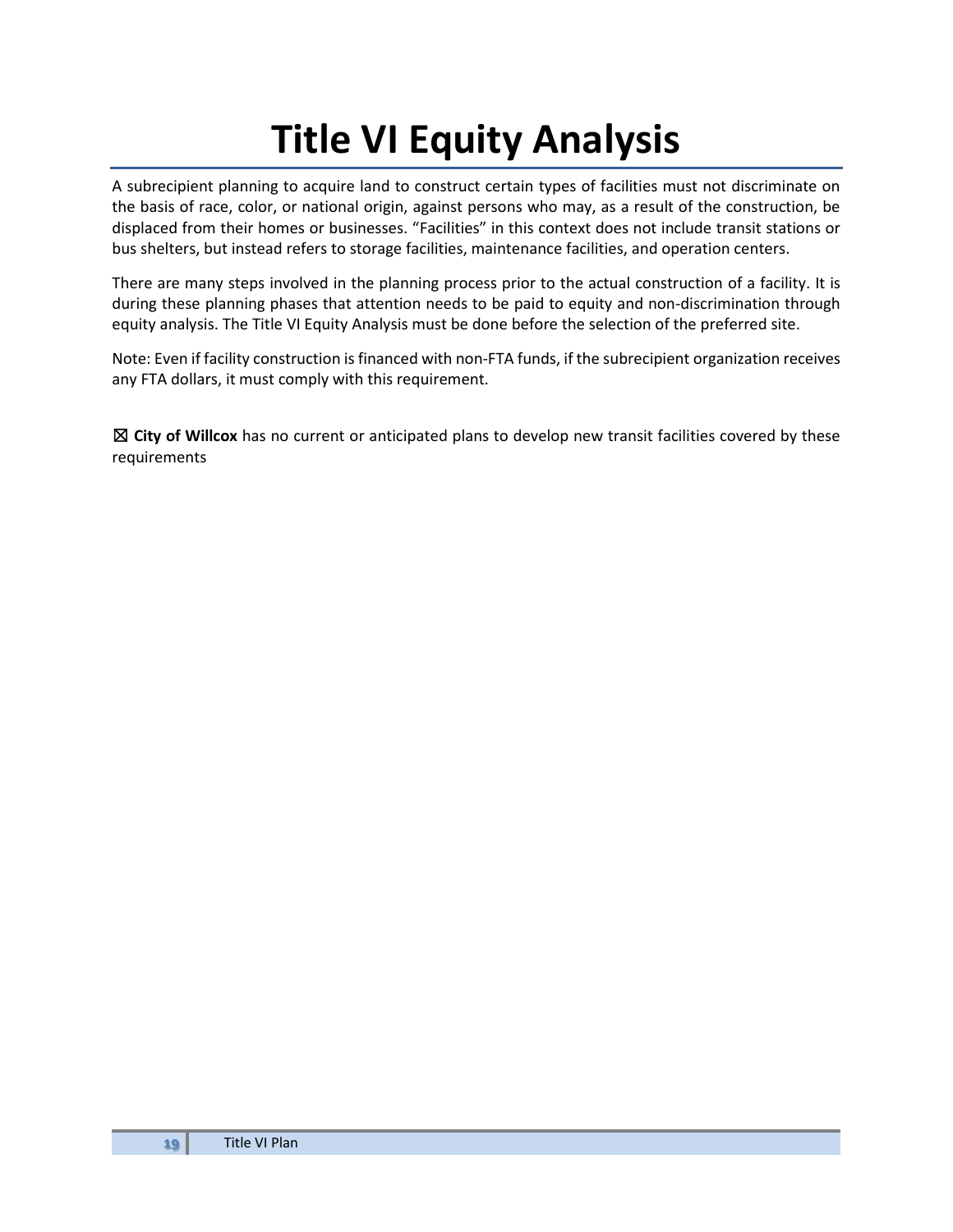### **Fixed Route Transit Provider Analysis**

Fixed Route: Public transit service (other than by aircraft) provided on a repetitive, fixed-schedule basis along a specific route, with vehicles stopping to pick up passengers.

A subrecipient providing fixed route service, as defined above, must determine the distribution of transit amenities or the vehicle assignments for each mode in a non-discriminatory manner. The subrecipient must develop policies to ensure service is not distributed on the basis of race, color, or national origin.

Effective practices to fulfill the Service Standards requirements include developing written policies covering each of the following service indicators: (can be expressed in writing or in table format – see Circular Appendix G & H pp. 87-91)

<span id="page-19-0"></span>☒ **City of Willcox** is **not** a Fixed Route Transit Provider.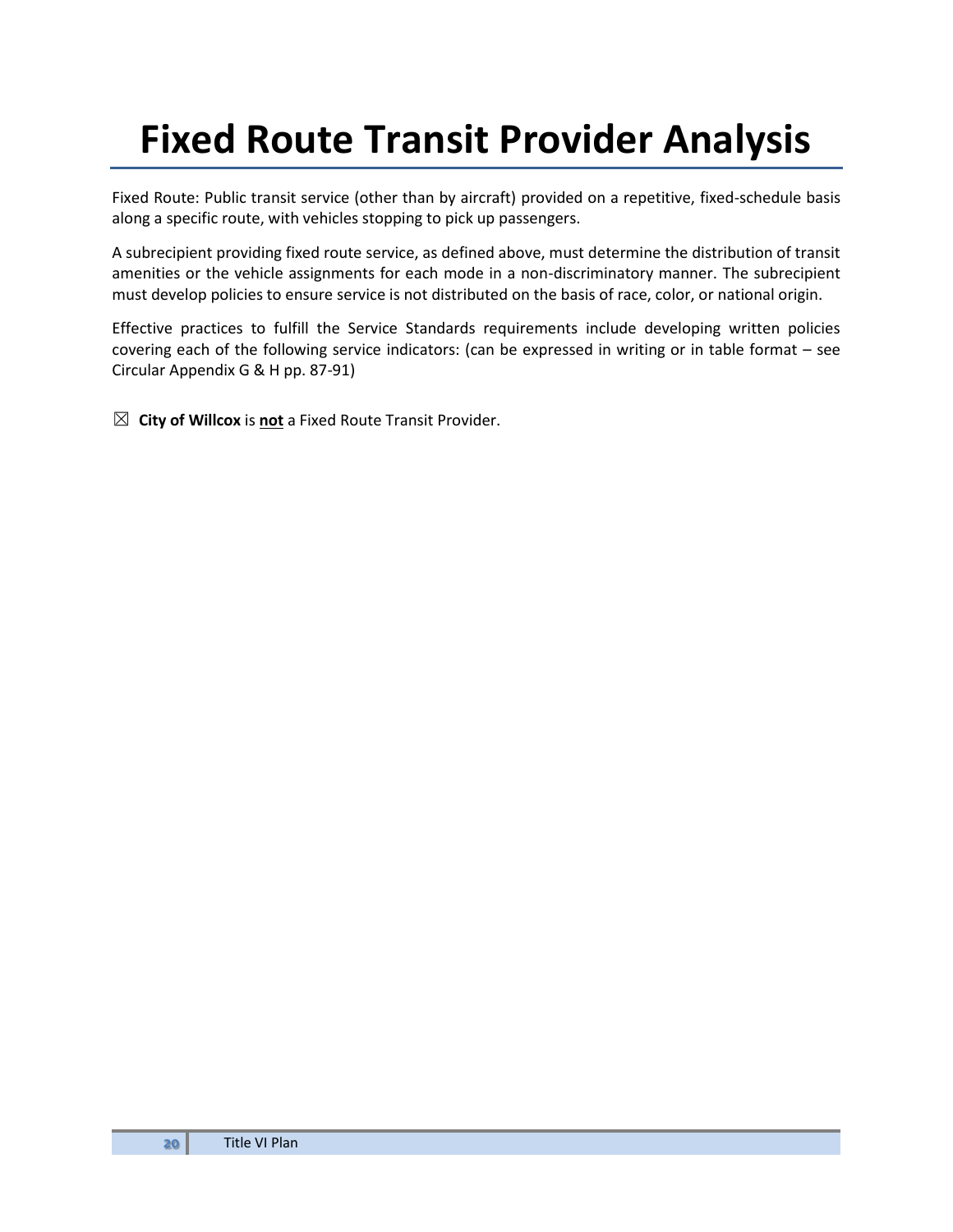### **Board Approval for the Title VI Plan**

#### **THE MINUTES OF THE REGULAR MEETING OF THE MAYOR AND CITY COUNCIL OF THE CITY OF WILLCOX, COCHISE COUNTY, AZ HELD ON THIS 17TH DAY OF FEBRUARY 2022**

**CALL TO ORDER** - Mayor Michael Laws called the meeting to order at 5:30 p.m.

**ROLL CALL** - City Clerk Crystal Hadfield called the roll.

#### PRESENT STAFF

Councilman Carl Hestand **Transit Manager Angel Lauve** Councilman Gregory Hancock

Mayor Michael Laws City Manager Caleb Blaschke – via Zoom Vice Mayor Timothy Bowlby Finance Director/City Clerk Crystal Hadfield Councilwoman Rachel Garza **Public Safety Director Dale Hadfield** Councilwoman Rebecca Akes **Public Works Director Jeff Stoddard** Councilman Paul Sheats **Assistant to the City Manager Robert Wisler** Assistant to the City Manager Robert Wisler

#### **PLEDGE OF ALLEGIANCE TO THE FLAG** - Led by the City Council

**PROCLAMATIONS/PRESENTATIONS** – None

**CALL TO THE PUBLIC** - None

#### **DECLARATION ON CONFLICT-OF-INTEREST** – None

#### **ADOPTION OF THE AGENDA**

**MOTION:** Councilmember Garza made a motion to adopt the agenda as presented. **SECONDED:** Vice Mayor Bowlby seconded the motion. **MOTION CARRIED – UNANIMOUS**

#### **APPROVE THE FEBRUARY 3, 2022, SPECIAL MEETING MINUTES**

**DISCUSSION:** Councilmember Garza asked if the parking issue was resolved to which Mayor Laws said yes. **MOTION:** Councilmember Sheats made a motion to approve the February 3, 2022, Special Meeting Minutes as presented.

**SECONDED:** Councilmember Akes seconded the motion. **MOTION CARRIED – UNANIMOUS**

#### **FISCAL YEAR 2021 AUDIT PRESENTATION – STEVE PALMER**

Finance Director/City Clerk Crystal Hadfield introduced Steve Palmer, from Hinton Burdick, via Zoom to the City Council. Steve Palmer presented the Fiscal Year 2021 Audit via PowerPoint. Palmer said it's been a pleasure to work with the city and staff. They make a thorough examination of the city records. The city passed the audit. They communicate this through the reports that they issue. They express their opinion on the Financial Statements which is a clean report. They issue a second report on internal control. They are pleased to report no material weakness.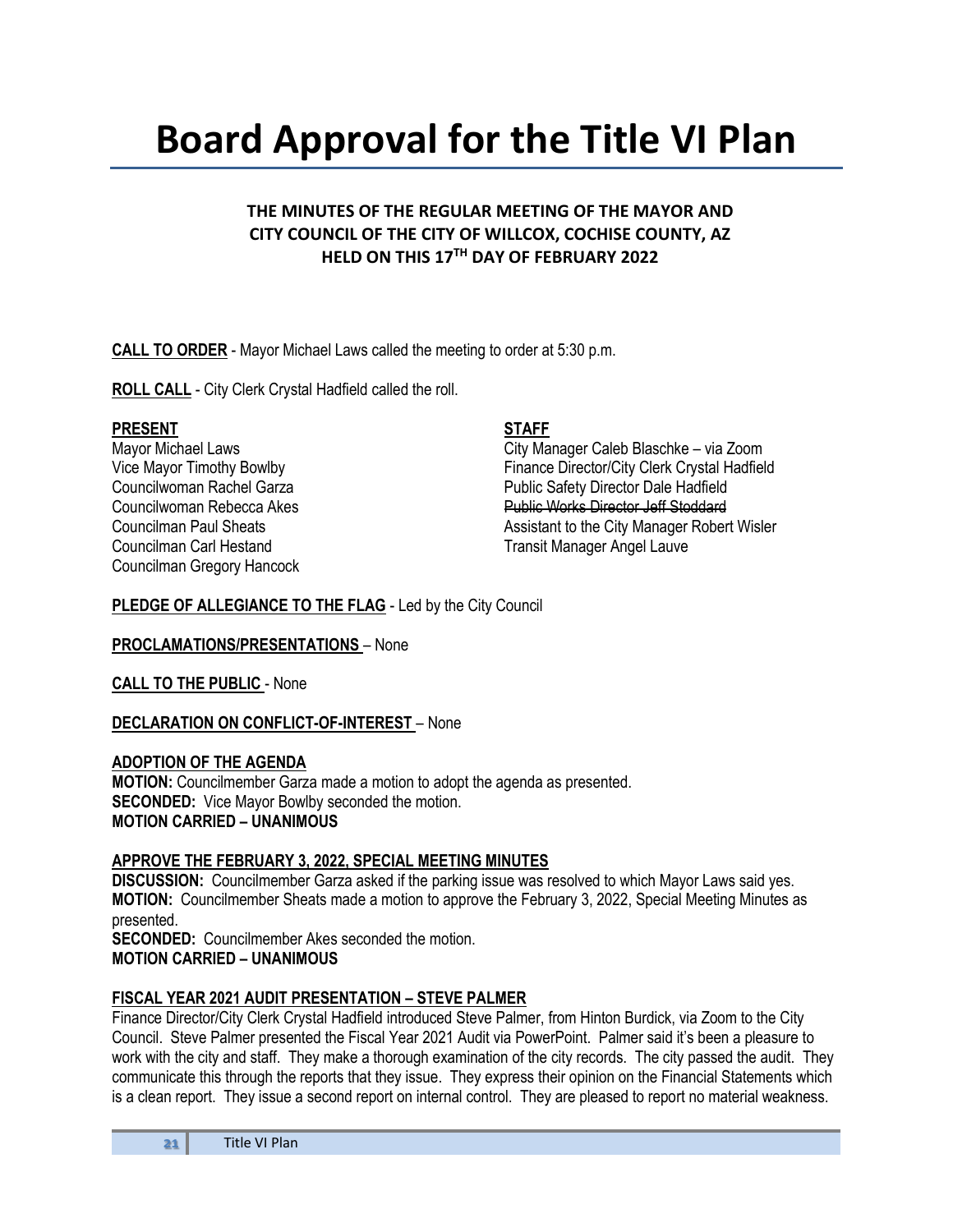There was one finding for adjustments needed to be made in accordance with accounting standards. This is a very common finding simply because it is extremely difficult to make every adjustment. The third report on compliance relates to finances. Palmer went over the city's net equity and reported on the general fund and utility (enterprise) funds. The city's net position shows an increase for FY21. Palmer showed graphs to represent the city's balances. The cash trends have increased over the years in the general fund. Enterprise funds show depreciation which the general fund does not. They operate more as a business. The gas fund expenses exceeded revenues due to the winter storm event in Texas last year. The water fund revenues have exceeded expenses in FY21. The dip in cash was due to paying off long term debt a few years ago. The sewer fund had a significant capital project for a few years which is reflected on the grant. The expenses have increased, a significant portion is due to depreciation expense for the wastewater system. The expenses closely line up. For refuse, there was a slight increase which is to be expected to break even. Palmer said thank you and asked if there were any questions to which there were none.

#### **APPOINT A MEMBER TO THE ARTS COMMISSION**

**DISCUSSION:** Hestand said he knows Kalogrides and she is a great person and he recommends her. Bowlby said he tried to see if she could come but she must be working. They are from New York and interested in helping out. Hestand said they say they love Willcox. Sheats said they go to basketball games to support the community. Garza said that she spoke to Kalogrides about getting on the chamber and it rolled right into place.

**MOTION:** Councilmember Garza made a motion to appoint Allie Kalogrides to the Arts Commission. **SECONDED:** Councilmember Akes seconded the motion.

#### **MOTION CARRIED – UNANIMOUS**

#### **PUBLIC HEARING: APPLICATION SERIES 12 LIQUOR LICENSE FOR PLAZA MEXICAN AMERICAN FOOD PUBLIC HEARING OPENED AT: 5:48 p.m.**

**DISCUSSION:** Mayor Laws said anytime we can help a business we should do that. Garza asked if it is a specific type of liquor to which Bowlby said beer, wine, and liquor. **PUBLIC HEARING CLOSED AT: 5:50 p.m.**

#### **APPROVE AN APPLICATION SERIES 12 LIQUOR LICENSE FOR PLAZA MEXICAN AMERICAN FOOD**

**DISCUSSION:** Councilmember Garza said they are doing really well. Jodi Brock said they did cut their hours. **MOTION:** Vice Mayor Bowlby made a motion to approve the Series 12 liquor license for Plaza Mexican American Food.

**SECONDED:** Councilmember Akes seconded the motion.

#### **MOTION CARRIED – UNANIMOUS**

#### **APPROVE THE 2022 ARIZONA MUNICIPAL RISK RETENTION POOL (A.M.R.R.P.) RENEWAL FOR PROPERTY AND LIABILITY COVERAGE**

**DISCUSSION:** Finance Director/City Clerk Crystal Hadfield introduced Ed Bantel, from A.M.R.R.P., via Zoom to the City Council. Bantel gave some highlights of the insurance market. It is extremely hard to get cyber coverage for a municipality. Property and crime is very hard. It's brutal out there for the cyber market. They are raising rates and deductibles. Cities and towns.. E&O municipalities are paying more than 10-30% increases. Settlements and the pandemic are driving increases as well. Excess coverage is going up about 25% a year in the market. Workers' Compensation is getting a little better which is interesting. Property is going up about 21% as a result of natural disasters. That is the state of the market but pool members are sheltered from this. Bantel gave an overview of the policy from last year to this year. They have been able to maintain the great cyber policies. They have a new company they partner with called BitSite to help with cyber. Your property premiums went up 1%. Your auto went up 1% which is roughly \$400. The biggest change is in general liability went up 14%. If your budget went up that accounts for the change and they look at the last few years of claims. When you average it out, it is a 7% increase. This does not include dividends. They have given back \$31,453 given back last year. He can't say for sure if there will be a dividend this year; however, they are in great shape. As far as worker's comp, they expect a very low increase. Sheats asked if the rental cars made a difference. They encourage that program and offer a discount. It is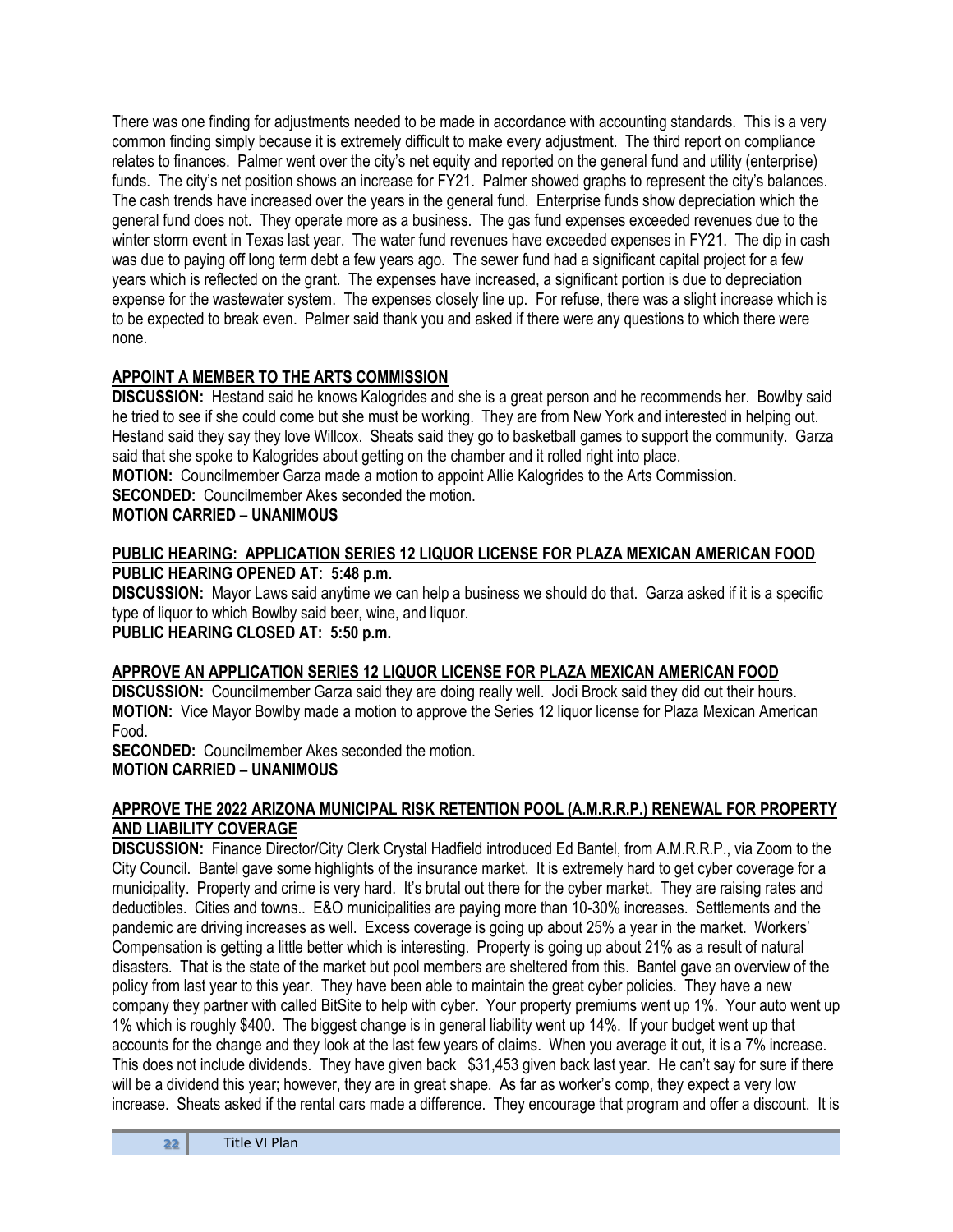helping keep auto down. Auto is staying pretty stable right now. Garza asked if they are with the indusrial commission with. Laws said if insurance goes up, would he be able to pinpoint what that was. Budget growth and claims. Last year was good but the two prior years were not as good. Laws asked if he needs to get with us if there is a problem. Bantel said the claims department is involved in that and our history of claims are really good there were just a few anomalies. Last year you were back to normal and glitches happen. Garza asked as Quail Park is expanded does the cost increase? Bantel said travel restrictions are being lifted and he could come down and talk with Council. There are things that affect premium such as adding a vehicle to the policy which is prorated. When people budget they don't think about that and for example, if a major purchase is made, he can predict what the premium might be. He would be happy to come down to Willcox to go over this.

**MOTION:** Vice Mayor Bowlby made a motion to approve the renewal for property and liability coverage.

**SECONDED:** Councilmember Sheats seconded the motion.

#### **MOTION CARRIED – UNANIMOUS**

#### **PUBLIC HEARING FOR TRANSIT GRANT:**

**PUBLIC HEARING OPENED AT: 6:17 p.m.**

**DISCUSSION:** Sheats said his mom used the transit and it was quick and easy, and he likes it. Mayro Laws said it is a good service.

#### **PUBLIC HEARING CLOSED AT: 6:19 p.m.**

#### **RESOLUTION 2022-01 – A RESOLUTION PROVIDING FOR THE APPROVAL FUNDING APPLICATIONS AND ACCEPTANCE OF AWARDS**

**DISCUSSION:** Melanie Greene from SEAGO discussed the application. Over the past two years they have worked on this program and it is a success. Angel Lauve, the Transit Manager, worked with Connie Gastelum from SEAGO on getting the program going. Congratulations for getting it going. It's a real positive thing for Lauve and the staff on getting it done. They are here to get approval to apply for the grant application and award and approve the expenditures in any award that they get. If you are interested in seeing the application, Lauve or Hadfield can show you the application. Greene went over the two-year budget. When the awards are made with ADOT, you negotiate the budget based on the federal awards they receive. If you look at the city share bottom line, ADOT refund you \$.80 on the dollar for administrative costs and … The budget is significantly higher because VICAP does not wish to continue that service so the option is for Willcox to take up that service and take riders to Tucson. You will still have your dial-a-ride system. This is a new proposal to pick up that service. Those numbers are included and you will receive about \$40,000 from AAA for the dial-a-ride. If you start the Tucson route it will increase by another \$35,000 which is significant. The Cochise County board of supervisors has supported and... On administration you are getting 80% back which you are getting back for things that you are already doing. Some of those costs are going to transit and that is how much you are getting back. When they add the sources together, the only real cash you have is \$12,841 which is over two years. The application is available and due on Wednesday and ADOT won't accept it late. A copy of the resolution accompanies the application. If anyone is concerned, when ADOT awards a fund, you are not required to spend it. If you look at the capital, there is money for a bus barn, fencing, and software which become city assets. You may get awarded this but if you don't want to spend as much, you could eliminate the capital. Mayor Laws said we are not interested in doing anything …. Greene said because you are not obligated to accept the award, if you don't add the potential runs to Tucson, you have to wait three years. Sheats asked if we apply and say we are not into going to Tucson, can we pull out of that to which Greene said yes. Greene said you have one vehicle and when they talked about VICAP not doing that run for essential medical services, they couldn't get VICAPs bus; however, San Carlos/Apache are willing to give two vehicles to Willcox. They have new busses coming and offered to give us their two older ones. The Tribal Council has that on their agenda. Greene said that there are trips being denied because there hasn't been a driver. All of those costs are in there. Lauve and Hadfield went over all of the costs. Bowlby asked about the next two years adding the inter-city police. Funding is never for certain. Is there a plan to support the plan to make this a sustainable program? Greene said there is not a transit system in the Country that can cover their own costs. She can only remember one year where the federal budget was held up. On our local match sources, AAA hasn't been bothered in a long time because it is geared toward elderly. You are serving a lot of cities in the County so showing them costs you will have a strong position with the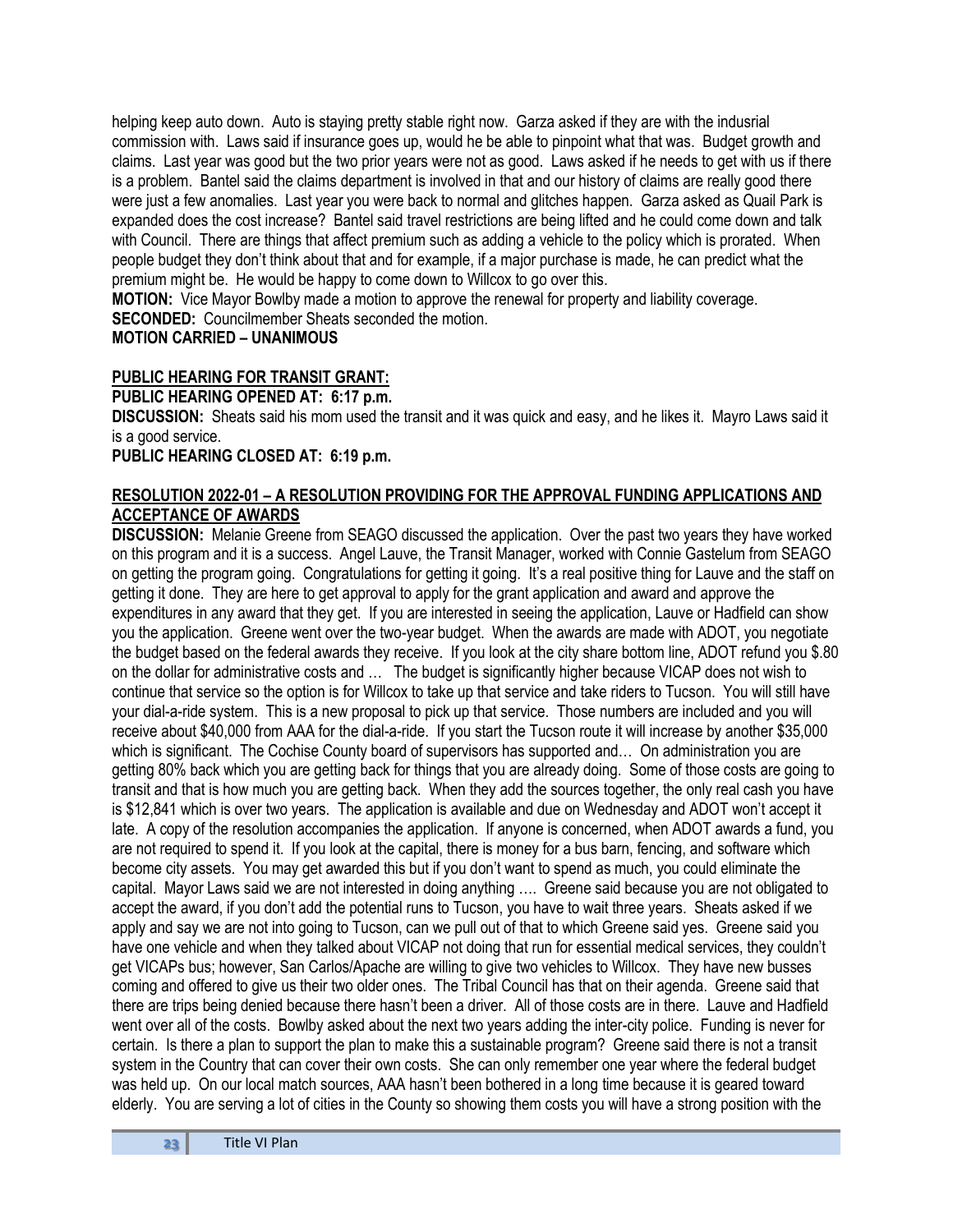County. VICAP is a volunteer driver program and Willcox doesn't have a driver currently. Blaschke said one of the things that the council wanted to see is statistics and we only have about four months. As we gain more over the years we can reevaluate. There is another County Supervisor that gives \$10-15,000 a year. As Greene said we have to plan and move forward. If for some reason it isn't going the right way, the City could opt-out of it. Greene said the big commitment is the resolution tonight… Laws said he doesn't like to be blindsighted. Scheduling issues were a problem. Lauve said her driver has been out as well. Greene apologized and said she doesn't like . Hadfield said that the dial-a-ride if it goes to Tucson, how much is a bus ticket? Food for thought, the Salvation Army said this might be a valid option. Sheats said he is okay with it but he likes that they can back out. Hestand asked Blaschke what is his recommendation. Blaschke said that there is no harm in moving forward and it is becoming more successful and we should keep moving forward with it and bring it back in a year so that Council can make an informed decision. It will be brought back for future discussion.

**MOTION:** Councilmember Sheats made a motion to approve the Resolution as presented.

**SECONDED:** Councilmember Hestand seconded the motion.

#### **MOTION CARRIED - UNANIMOUS**

#### **RESOLUTION 2022-02 – A RESOLUTION PROVIDING FOR THE APPROVAL OF AN ADOT REQUIRED TITLE VI CIVIL RIGHTS AND NON-DISCRIMINATION PLAN**

**DISCUSSION:** Melanie Greene gave an overview of the plan. This is a federal requirement for funds of this type and that you won't discriminate when spending these funds. This is the same plan approved last year. There have been some updates, none of which are critical. This must be approved separately. Hestand said that similar things are done everyday for federally funded plans. This is a normal common thing, or you won't get the money. Greene said this is almost an identical plan to the States.

**MOTION:** Vice Mayor Bowlby made a motion to approve the Resolution as presented.

**SECONDED:** Councilmember Akes seconded the motion.

#### **MOTION CARRIED - UNANIMOUS**

#### **CITY MANAGER REPORT**

City Manager Caleb Blaschke said there is not much happening. Thank if you if you got a chance to see Cheryl Moss get an award. Hadfield said that Boeing is doing dress rehearsals on the playa. Four or five firefighters will be there. They will get pictures. Blaschke said our new golf carts are in. We are looking to go out to bid on several projects for the parks and bring those back in late March or early April. Mayor Laws asked if we are getting responses to which Blaschke said we haven't gone out to bid yet; however, we have been getting interest from local contractors. Mayor Laws asked if we are planning on doing some of the work ourselves to which Blaschke said yes and that goes towards in-kind.

#### **COMMENTS NOT FOR DISCUSSION FROM MAYOR AND COUNCILMEMBERS**

Councilmember Hestand said it looks like everything is going really well and he is pleased with the progress and efforts from staff.

Akes said congratulations to Cheryl Moss for her award.

Hancock congratulations to Cheryl Moss. She volunteers for a lot. It seems like there are a lot of people in the hotel enjoying the Chiricahuas.

Sheats said hearing the budget report is good. We are making improvements and things are going. He knows that with the school year ending, hopefully we can help with jobs. They had a great season this year.

Garza said she wants to see us keep moving forward. Things are looking good and she has calmed some people down about the trash issue.

Bowlby gave kudos to staff. A lot of the time, they are not the hands on the ground. They are the ones doing the work and they are doing an awesome job. It was a good idea to approve, they have an out and we don't have to accept and spend the money. The momentum you can't just stop or slow it down. The staff that we have is